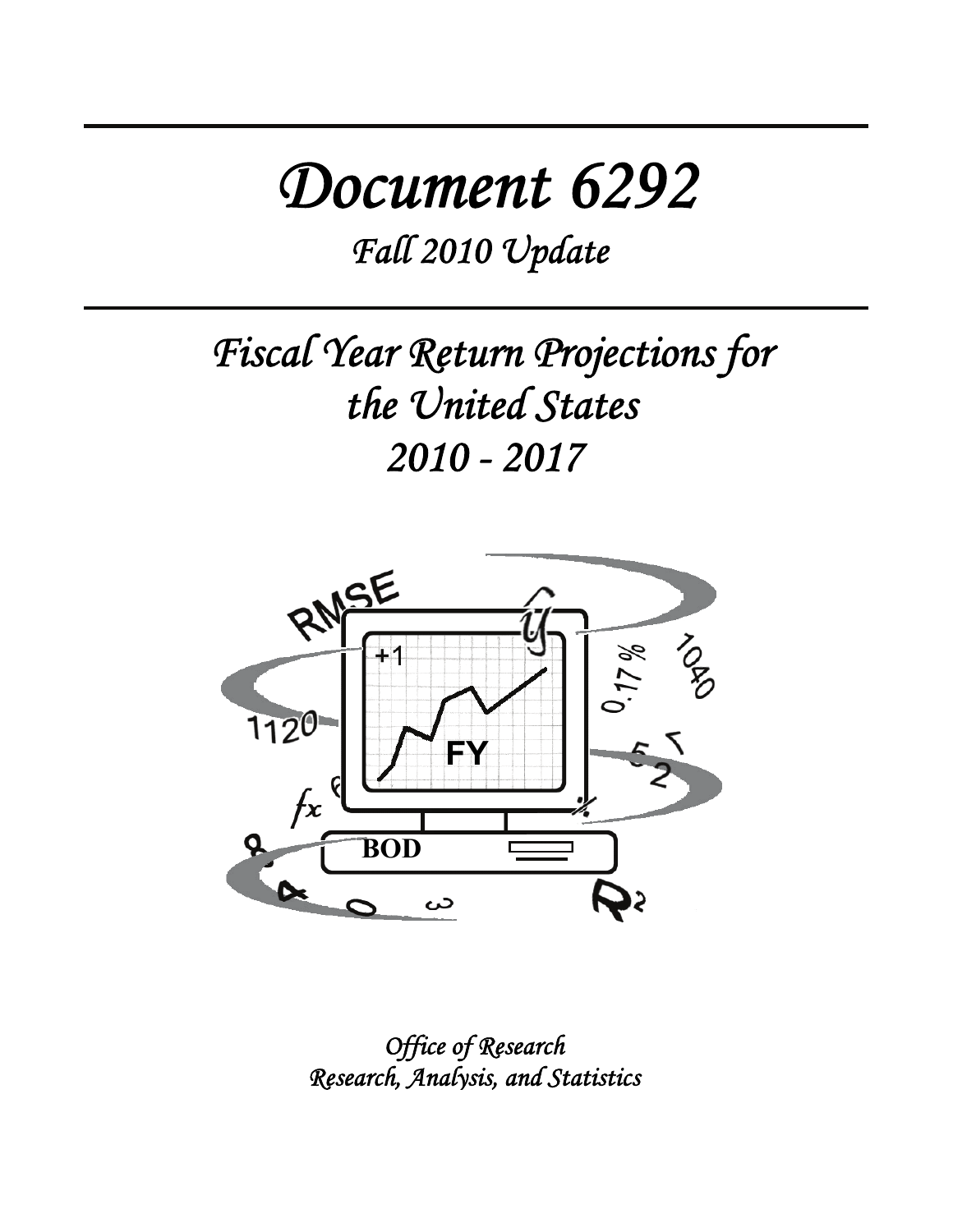**Document 6292 (revised 9-2010) is produced by the IRS Office of Research, within the Research, Analysis, and Statistics organization.** 

**Janice M. Hedemann**  Director, Office of Research

**Michael Sebastiani**  Chief, Forecasting and Data Analysis

**Andre Palmer**  Team Leader, Forecasting

**Questions or comments regarding these return forecasts or related matters can be directed to the corresponding staff member listed below.** 

| Excise, Exempt Organizations,<br>Partnerships, Fiduciary, Employee<br>Plans, Government Entity/Bonds,<br>Employment | <b>Brett Collins</b>                                            | (202) 927-3177                                     |
|---------------------------------------------------------------------------------------------------------------------|-----------------------------------------------------------------|----------------------------------------------------|
| Corporations, Estate and Gift, Information<br>Returns, Political Organizations                                      | <b>Jeff Matsuo</b>                                              | (202) 874-0601                                     |
| Individual (Income Tax, Estimated Tax,<br>Extensions and Amended)                                                   | <b>Andre Palmer</b><br><b>Michelle Chu</b><br><b>Leann Weyl</b> | (202) 874-0588<br>(202) 874-0593<br>(202) 874-0559 |
| <b>Other Comments or Questions</b>                                                                                  | <b>Michael Sebastiani</b><br><b>Andre Palmer</b>                | (202) 874-0831<br>(202) 874-0588                   |

#### **Forecasts Available Electronically**

Forecasts from the most recent edition of this publication are also available on the IRS's web site. From the *www.irs.gov* website, select the "Tax Stats" link, then "Products and Publications", and then "Projections" (under the Products heading). IRS employees can also access this projection product on the IRWeb intranet site by selecting the "Research" link, followed by "Research, Analysis and Statistics", then "Publications", and then "Projections and Forecasting documents."

## **Distribution**

If you are an IRS employee and would like to receive a printed copy of this document on a continuing basis, please contact your local IMDDS coordinator and obtain the appropriate protocol for inclusion on the distribution list. All non-IRS customers, and IRS customers uncertain of their local IMDDS coordinator, can contact the Chief, Forecasting and Data Analysis on (202) 874-0831.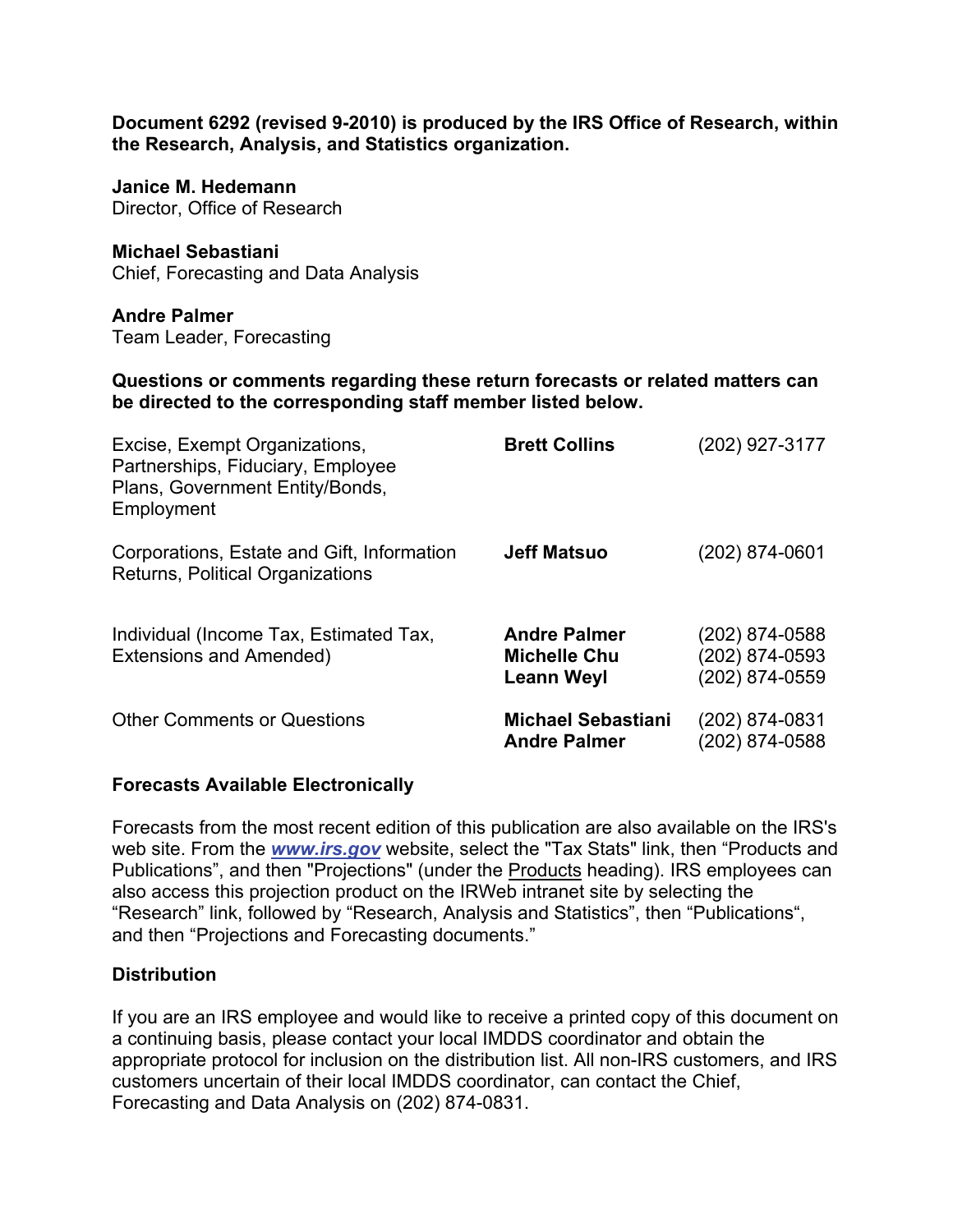## **Fiscal Year Return Projections for the United States**: **2010 – 2017**

Document 6292 Fall 2010 Update

Suggested Citation

Internal Revenue Service Research, Analysis, and Statistics Office of Research Fiscal Year Return Projections for the United States: 2010 – 2017 Document 6292 (Rev. 9-2010) Washington, DC 20224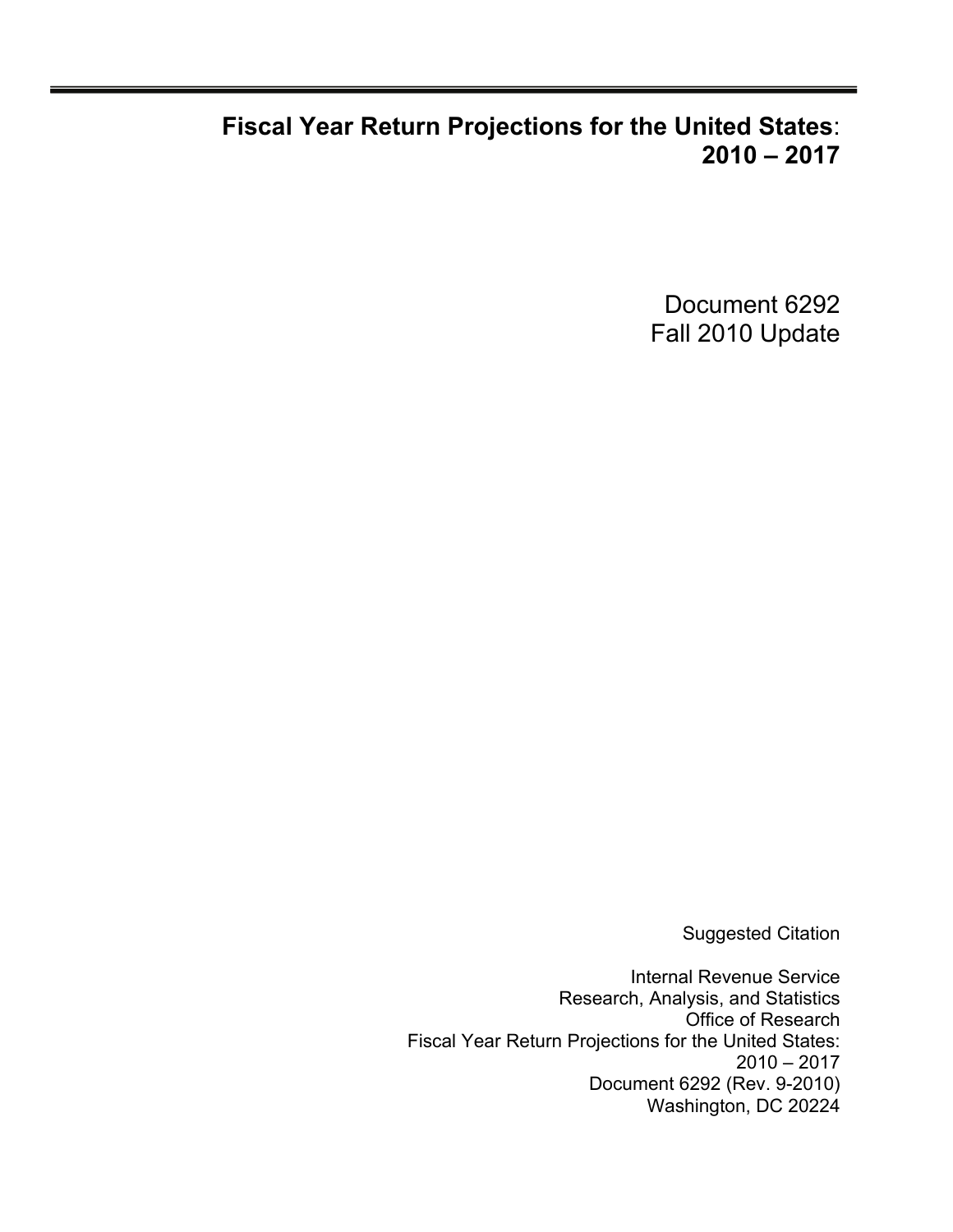## **Table of Contents** (Fall 2010)

|                                                           | 1              |
|-----------------------------------------------------------|----------------|
|                                                           | 1              |
|                                                           | $\overline{2}$ |
|                                                           | 4              |
|                                                           | 5              |
| Table 1. Fiscal Year Projections of the Number of Returns |                |
|                                                           | 6              |
| Table 2. Selected Fiscal Year Return Filing Estimates by  |                |
|                                                           | 8              |
| Table 3. Accuracy Measures for U.S. Forecasts of Major    |                |
|                                                           | 9              |
|                                                           | 10             |
|                                                           |                |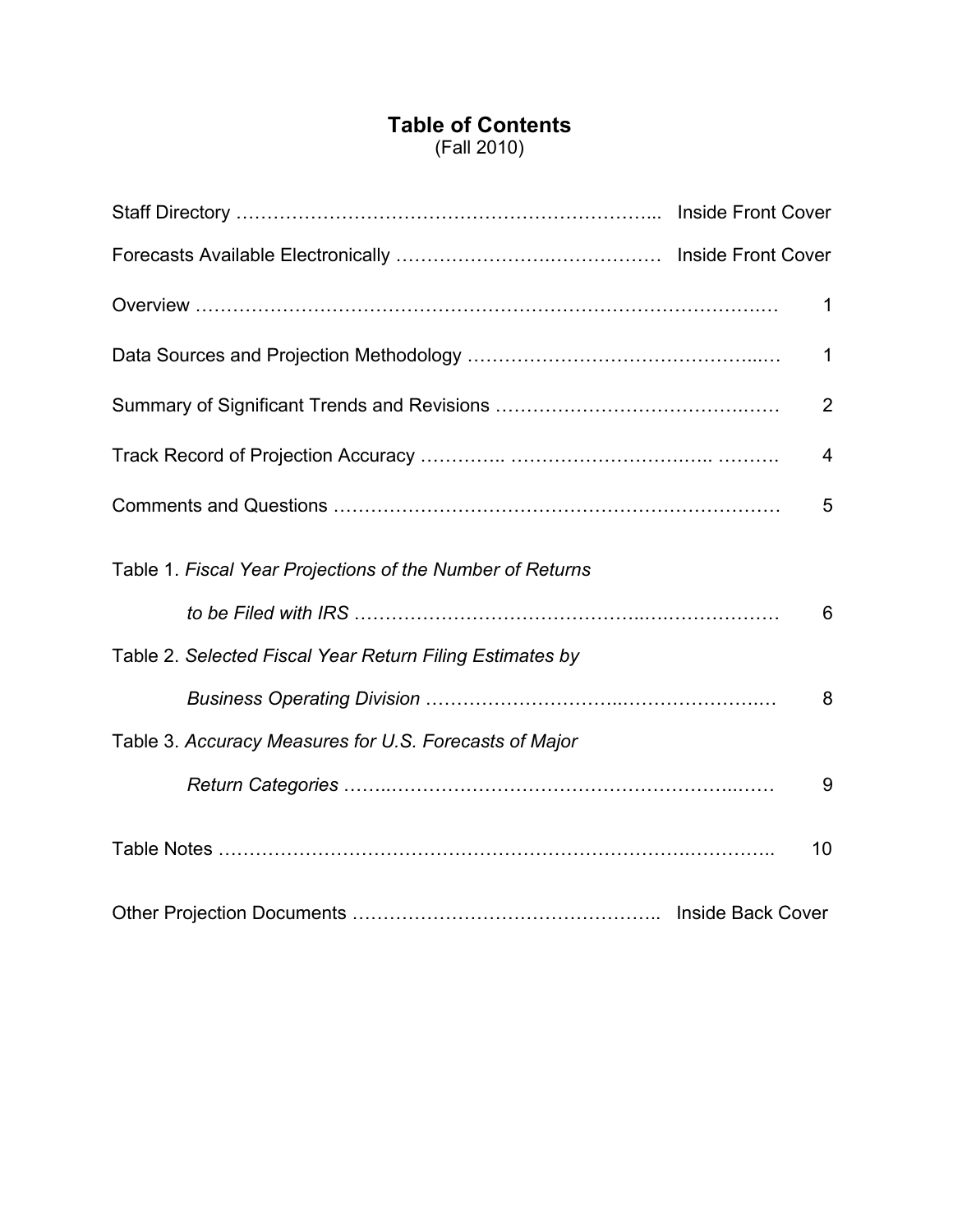#### **Overview**

The following Fall 2010 edition of IRS Document 6292 provides the most recent revisions to the U.S. level projections of tax returns to be filed for fiscal years (FY) 2010 through 2017 by the major return categories, including selected detail by IRS business operating divisions. Office of Research staff, within the IRS Research, Analysis, and Statistics organization prepare these projections semi-annually in order to incorporate changes in filing patterns, economic and demographic trends, legislative requirements, and IRS administrative processes. These forecasts provide a basis for IRS workload estimates and resource requirements contained in IRS budget submissions and other resource planning and analysis. The projections in this document are based on the information available as of early August 2010, including enacted tax law changes and confirmed administrative plans. Legislative or administrative initiatives under consideration are generally not used to adjust the projections due to the uncertain nature of their eventual outcome. As a result, the projections of electronically filed (e-file) returns contained in this publication are not goals, per se, and should not be interpreted as precluding an alternate e-file future.

#### Data Sources and Projection Methodology

The reported actual values of returns filed in FY 2009 are based on returns processed and recorded on the IRS master files. These values are mostly obtained by the same master file reporting systems as those used in the Internal Revenue Service Data Book (Publication 55B) for that processing year. In cases where master file return counts were not available, tallies of actual filings were supplied by program staff in the IRS operating divisions, generally from data capture systems located in the IRS processing campuses.

Depending on the properties and characteristics of each filing category, the forecasting methods were selected to capture and extrapolate historical filing trends in Document 6292. In general, the projections are computed for the calendar year of filing and converted to the corresponding fiscal year based on the historical quarterly filing experience. These results are the outcome of application of statistical models such as regression models, time series techniques, growth rates and historical ratio methods. The projection method used depends on the form type, the availability of historical data, and applicability of relevant economic and demographic forecasts. Primary principles used throughout the document are time series extrapolation methods such as trended exponential smoothing approaches. However, some return forecasts are based on regression models incorporating key economic and demographic input variables provided by Global Insight, Inc. Customers interested in obtaining more detail on forecasting methodologies are welcome to contact the respective staff member listed on the inside front cover.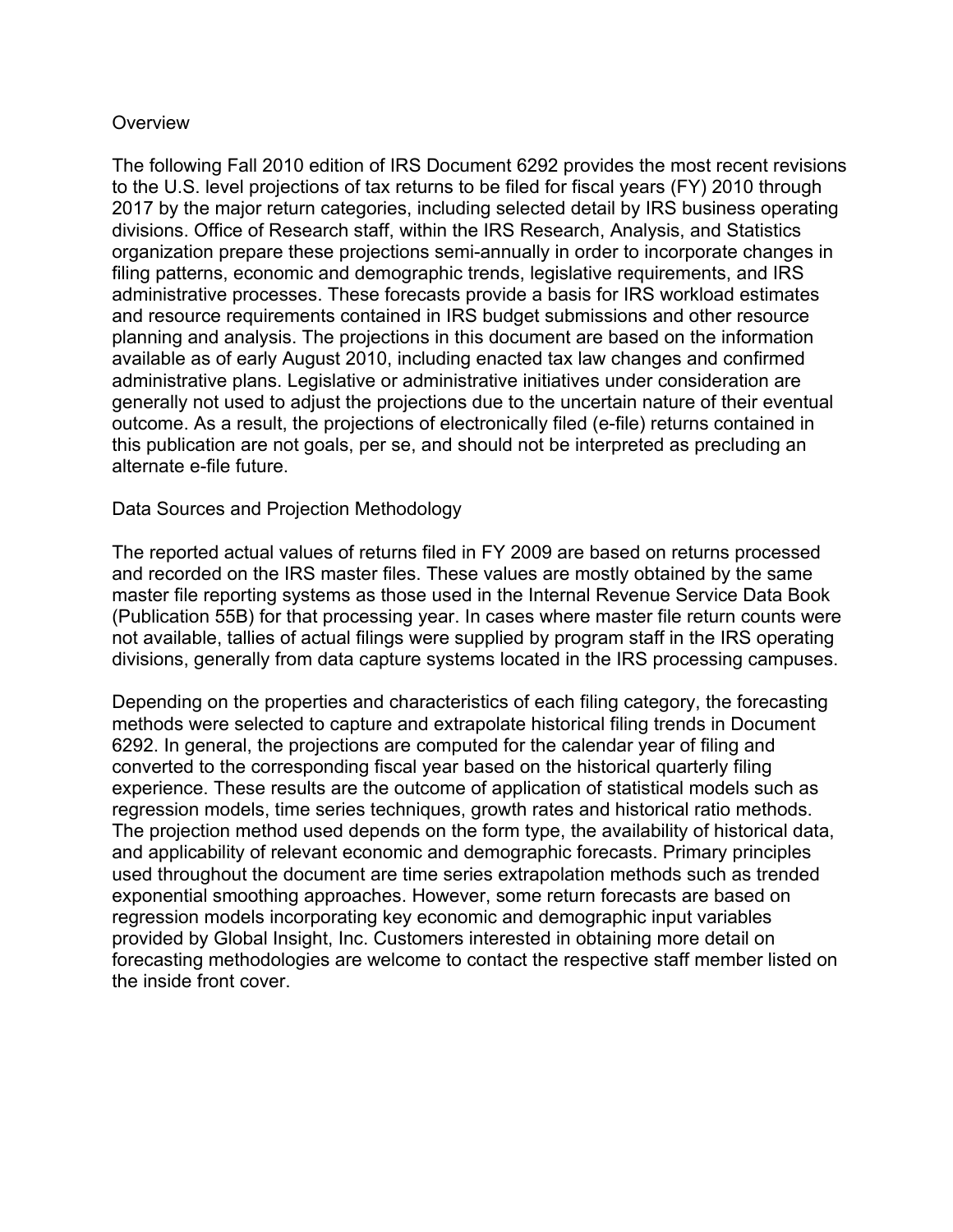Summary of Significant Trends and Revisions

A summary of the major trends and other significant factors embedded in the return forecasts for this edition of Document 6292 are noted below.

Trend in Grand Total Return Filings

As presented in Table 1, grand total return filings were 237.2 million in fiscal year 2009, a decrease of 5.4 percent over FY 2008. After FY 2009, grand total return filings are projected to grow at a more typical average annual rate of 0.8 percent, reaching 252 million by FY 2017. Within the steady increase in the grand total projection is a rather pronounced increase among selected e-file return volumes.

Detail by Business Operating Division

Table 2 presents estimates of selected return filings by IRS "Business Operating Divisions" (BODs). The selected returns include total individual income tax returns, corporation income tax returns, partnership returns, employment returns, excise returns, and exempt organization returns. As applicable, these volumes are broken out by their operating division components: "Wage and Investment" (W&I), "Small Business/Self Employed" (SB/SE), "Large and Mid-Sized Business" (LMSB) and "Tax Exempt/Government Entities" (TE/GE). Also included are the projected total filings of employee plans (EP) returns currently processed by the Department of Labor, which comprise major return filings by taxpayers served by the TE/GE operating division.

The American Recovery and Reinvestment Act of 2009

On February 17, 2009, the American Recovery and Reinvestment Act (ARRA) of 2009 was signed into law. The consensus view of the impact of the ARRA is reflected in the Global Insight macroeconomic forecasts, which are used as inputs to our return filing forecasts. Hence, the forecast for FY 2010 includes an adjustment to reflect the estimated net impact of the downturn and the Federal response, resulting in a slight marginal projected decrease in the number of Forms 1040, 1040A, and 1040-EZ filed in the near term.

## First-Time Homebuyer Credit

The American Recovery and Reinvestment Act (ARRA) of 2009 includes expanded benefits for first-time homebuyers. The Housing and Economic Recovery Act of 2008 established a tax credit worth up to \$7,500 to be repaid in the future. Under the ARRA, the credit amount, for homes purchased in 2009 before December 1, is \$8,000 and the credit does not have to be paid back as long as the home remains the taxpayer's primary residence for at least three years. Furthermore, first-time homebuyers can claim the credit on either a 2008 tax return or a 2009 tax return. If the home is purchased between April 16, 2009 and April 30, 2009, the taxpayer can still claim the credit on a 2008 tax return by requesting an extension of time to file (Form 4868) before the April 15th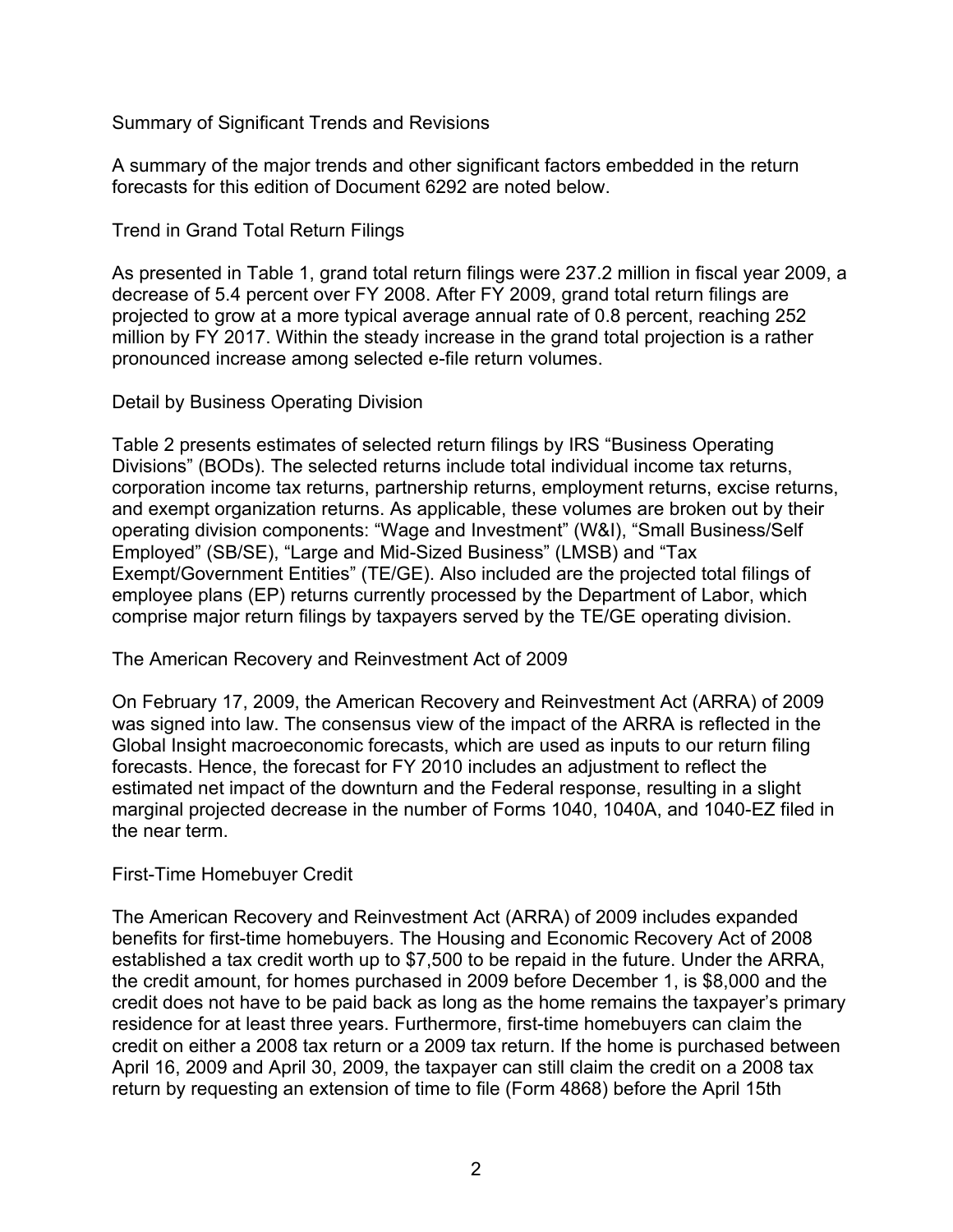deadline or by filing an amended return (Form 1040-X). The projections in this document include adjustments to account for the anticipated additional volumes expected in 2010.

## E-file Mandates

E-file mandates on tax return preparers expanded under the Worker, Homeowner, and Business Assistance Act, which was signed into law in November 2009. The act requires preparers who expect to file more than ten individual tax returns (including forms 1040, 1040A, 1040EZ, and 1041) to file them electronically beginning in CY 2011. Adjustments have been made to forecasts for these forms in this edition of Document 6292 to account for the impact of this mandate.

## Changes in Estate Tax

The estate tax and generation-skipping transfer (GST) taxes were repealed on January 1, 2010, under Title V of the Economic Growth and Tax Relief Reconciliation Act of 2001 (EGTRRA). However, the estate tax repeal, and all other provisions of EGTRRA, are scheduled to sunset on December 31, 2010. If the sunset provision is not repealed in 2011, estate tax law would return to the law in place prior to the enactment of EGTRRA on June 7, 2001. Accordingly, the estate tax exclusion amount would have risen to \$1 million under the prior law. The estimates developed in this document reflect the provisions of EGTRRA. Analysts using these data are advised to monitor legislation in this area.

## New Form 5500-SF

As a part of the revisions to Form 5500 series, Form 5500-SF, Short Form Annual Return/ Report of Employee Benefit Plan was introduced to certain small pension and welfare benefit plans. Form 5500-SF is generally available to plans that 1) have fewer than 100 participants, 2) are eligible for the small plan audit waiver, 3) hold no employer securities, 4) have 100% of assets in investments that have a readily determinable fair market value, and 5) are not multiemployer plans. Most Form 5500-SF filers will not be required to file any schedules. The Form 5500-SF must be filed electronically from plan year 2009.

## Changes in Form 990 series

The IRS has revised the requirement to file Form 990 series starting from tax year 2008 over a three-year period. Some filers will be allowed to file the Form 990-EZ in lieu of the Form 990. For the 2008 tax year (returns filed in 2009), organizations with gross receipts less than \$1.0 million and total assets less than \$2.5 million may file the Form 990-EZ. For the 2009 tax year (returns filed in 2010), organizations with gross receipts less than \$500,000 and total assets less than \$1.25 million may file the Form 990-EZ. The Form 990-EZ filing thresholds will be adjusted permanently to gross receipts less than \$200,000 and total assets less than \$500,000 beginning with 2010 tax years.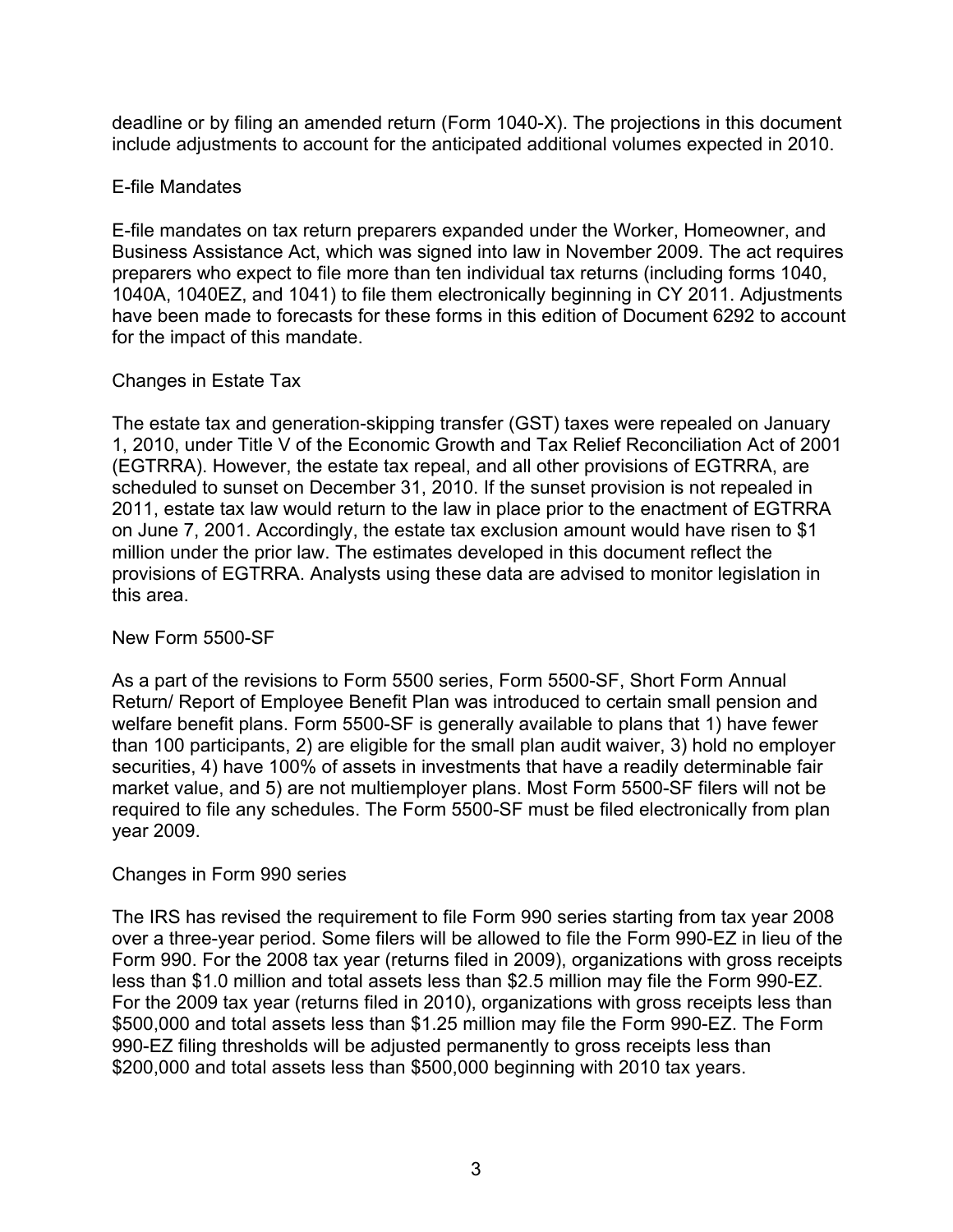#### New Forms 8038-B, 8038-CP, and 8038-TC

The American Recovery and Reinvestment Act (ARRA) of 2009 includes provisions for Build America Bonds (BABs) to be issued in 2009 and 2010. These bonds allow state and local governments to issue taxable bonds for capital projects and to receive a new direct federal subsidy payment from the Treasury Department for a portion of their borrowing costs. The new form 8038-B, Information Return for Build America Bonds and Recovery Zone Economic Development Bonds, must be filed by issuers of qualified BABs beginning on January 1, 2010. Issuers then file the new form 8038-CP, Credit for Qualified Bonds Allowed to Issuer, to claim the federal subsidy at each interest payment date. This edition of Document 6292 also includes projections for new form 8038-TC, Information Return for Tax Credit Bonds and Specified Tax Credit Bonds, to be filed by issuers of all tax credit bonds.

#### Track Record of Projection Accuracy

In an effort to measure the quality of our products and services, this section, along with Table 3, provides a brief analysis of the accuracy of prior projections. Using four years of actual data from 2006 through 2009, Table 3 presents the accuracy of our national level projections by major return categories. This analysis covers only the major return categories projected on a calendar year basis and serves as a general measure for gauging the overall reliability of our U.S. level return projections. The return categories considered in Table 3 consist of the following: Grand Total, Total Primary Returns, Individual (income tax) Total, Individual Estimated Tax, Fiduciary, Partnership, Corporation, Employment, Exempt Organization, and Excise. When there was sufficient data on prior forecasts, we also included selected breakouts of "paper" volumes versus "e-file/magnetic tape" filings.

The table presents two measures of projection accuracy; the mean absolute percent error (MAPE), and the number of over-projections. We also include the latest actual filing volumes for 2009 to provide perspective on the volume of returns being projected. The MAPE is computed as the average percent projection error regardless of whether they were over- or under- projections over the four most recently applicable projection cycles. The associated number of over-projections can show whether we consistently over- or under- project. A value of two indicates balanced forecasts over the four cycles. The table groups these two measures by time horizon. The time horizon is determined by when the forecast was made and for what future year. For example, a forecast for 2003 made in 2000 would be part of the "3-years-ahead" time horizon. The table presents time horizons from one to five years ahead and factors in the most current four observations. As an example, for the "3-years-ahead" information, we use the forecasts made in 2001 for 2004, those made in 2002 for 2005, those made in 2003 for 2006, and those made in 2004 for 2007.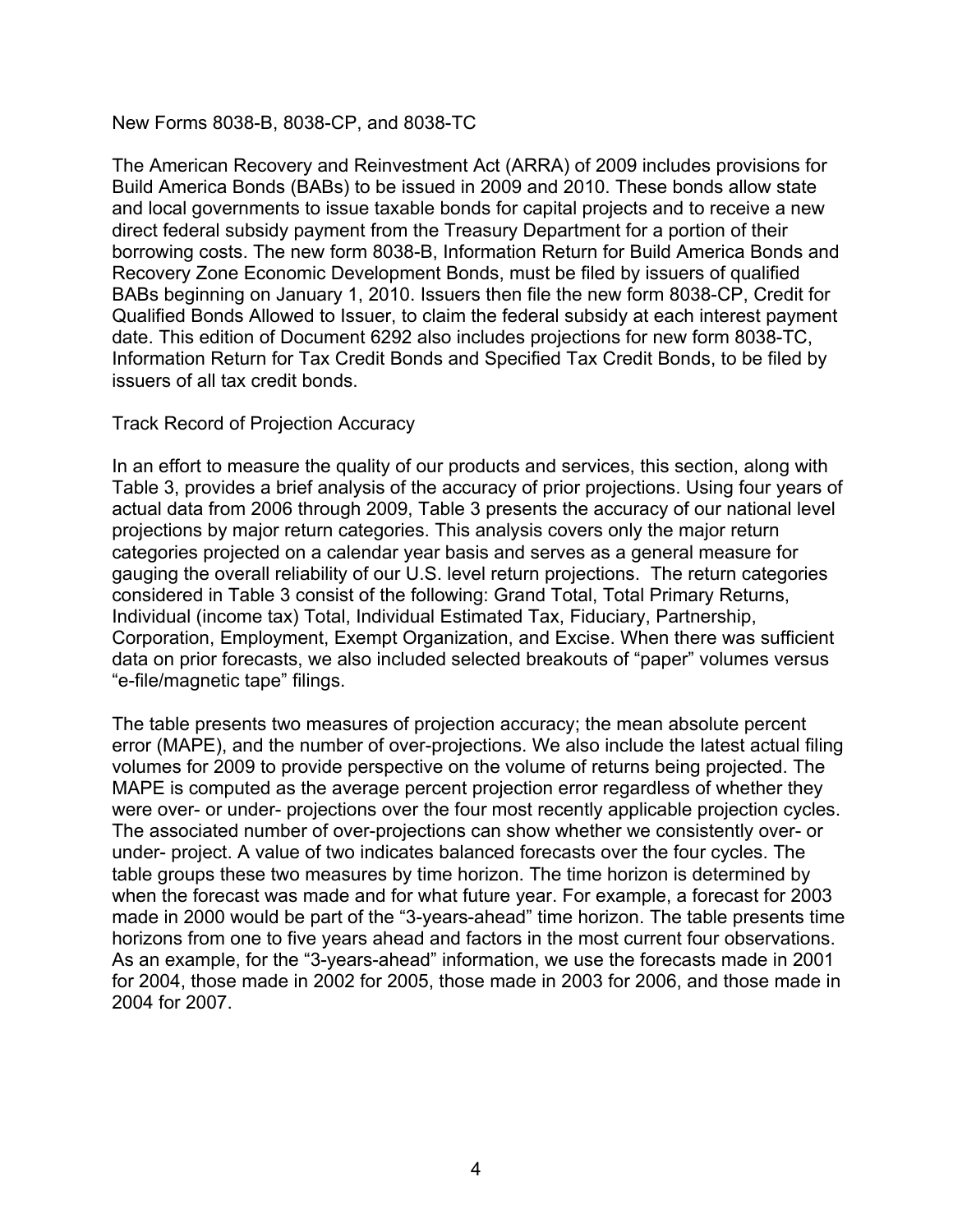**Comments and Questions** 

We thank our customers for their support as we continually seek to improve our products and service wherever possible. We welcome customer feedback at any time. Comments and suggestions regarding this document can be directed to Michael Sebastiani, Chief, Forecasting and Data Analysis Group at (202) 874-0831. Questions concerning methodologies and specific tax returns listed in this document may also be directed to the projections staff listed on the inside front cover. This and other projections documents are also available electronically, as noted on the inside front cover.

Journ Arderna

**Janice M. Hedemann** Director, Office of Research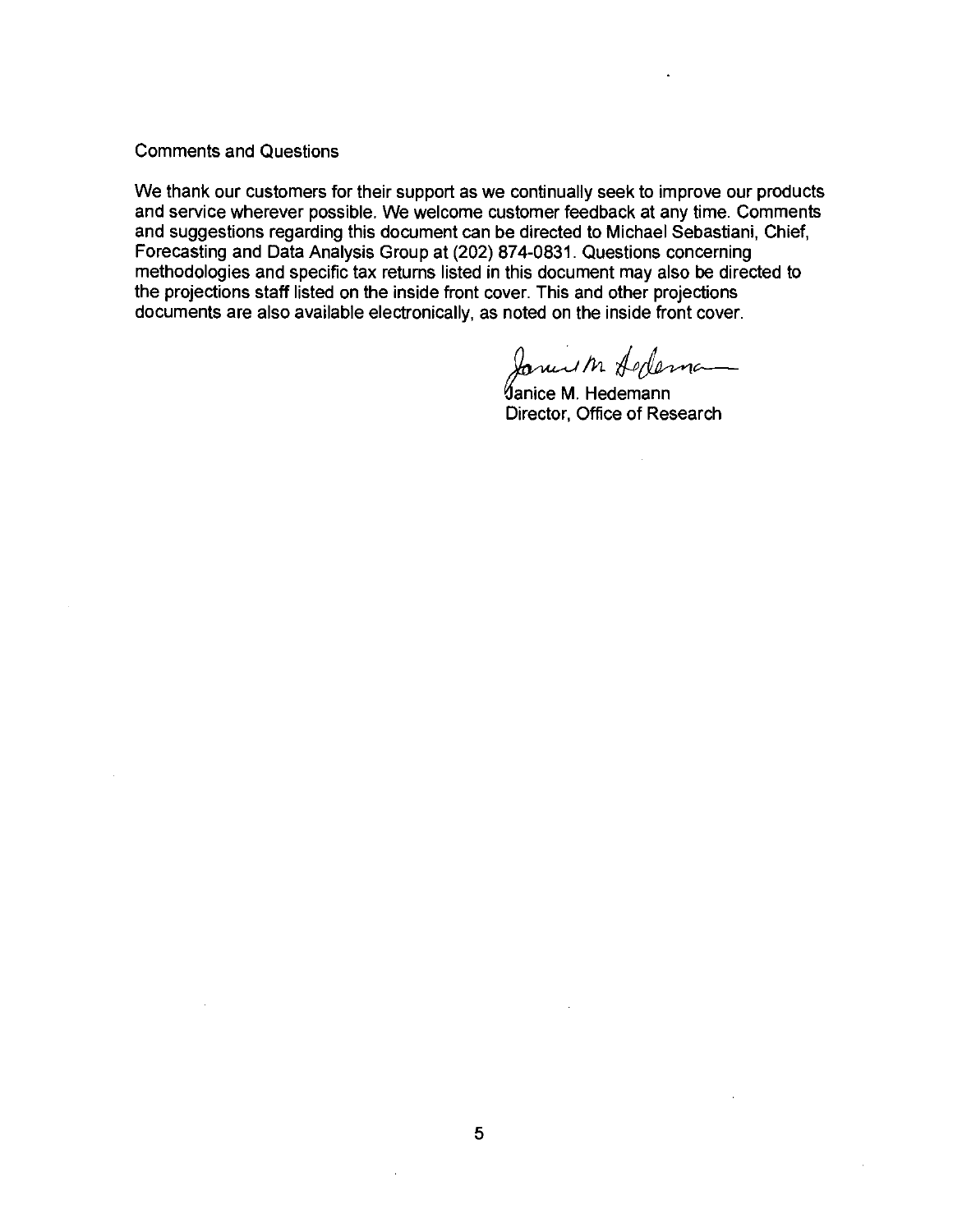| 151,399,200<br>150,256,000<br>31,448,600<br>118,807,300<br>249,576,400<br>108,979,300<br>867,900<br>275,300<br>24,755,900<br>24,626,400<br>3,117,500<br>1,651,000<br>,537,900<br>4,099,100<br>3,566,000<br>1,922,500<br>877,700<br>19,400<br>36,100<br>11,800<br>262,000<br>33,600<br>291,400<br>43,300<br>117,000<br>272,000<br>29,828,700<br>22,151,500<br>7,677,200<br>6,083,200<br>4,439,400<br>1,643,800<br>23,256,300<br>17,235,700<br>6,020,600<br>201,200<br>196,800<br>12,700<br>89,200<br>140,597,100<br>225,540,600<br>103,300<br>129,600<br>1,466,500<br>760,100<br>665,100<br>,391,500<br>676,500<br>184,100<br>,834,200<br>2<br>ທົ<br>$\mathbf{a}$<br>148,710,100<br>32,068,900<br>116,641,200<br>841,900<br>269,300<br>24,971,900<br>24,850,200<br>3,107,000<br>1,708,300<br>2,627,000<br>7,505,600<br>4,129,800<br>3,375,800<br>1,931,500<br>845,500<br>10,800<br>256,000<br>32,800<br>112,200<br>6,032,500<br>4,425,300<br>23,231,000<br>17,291,900<br>5,939,200<br>204,000<br>200,900<br>188,300<br>12,500<br>109,665,500<br>137,773,800<br>149,821,200<br>101,900<br>121,700<br>,410,300<br>18,100<br>35,500<br>5,231,800<br>2,519,500<br>300,700<br>41,300<br>269,600<br>29,762,100<br>22,203,200<br>7,558,900<br>1,607,200<br>247,439,300<br>223,751,800<br>1,398,600<br>728,800<br>148,114,800<br>147,035,700<br>32,608,800<br>14,427,000<br>25,201,500<br>25,087,700<br>1,764,800<br>1,331,700<br>1,537,700<br>29,699,800<br>22,281,500<br>7,418,300<br>5,980,800<br>4,416,000<br>1,564,900<br>23,209,100<br>17,368,000<br>110,250,600<br>134,922,800<br>815,900<br>263,200<br>100,400<br>113,800<br>,096,500<br>,249,800<br>,344,700<br>4,164,100<br>3,180,600<br>,942,100<br>810,300<br>16,700<br>34,900<br>9,300<br>249,800<br>33,000<br>5,068,200<br>361,000<br>312,200<br>39,300<br>107,200<br>267,300<br>5,841,100<br>206,800<br>206,800<br>194,400<br>12,300<br>221,837,000<br>717,100<br>245,173,500<br>$\mathbf{\tilde{N}}$<br>3<br>4<br>$\sim$<br>112, 125, 200<br>789,800<br>257,200<br>25,342,000<br>25,236,200<br>,086,100<br>1,818,200<br>1,267,900<br>089,300<br>2,462,500<br>1,626,800<br>4,207,200<br>2,973,000<br>1,954,600<br>768,800<br>$\begin{array}{c} 15,000 \\ 34,300 \\ 7,700 \end{array}$<br>243,500<br>32,200<br>900,600<br>326,500<br>37,300<br>98,300<br>264,900<br>22,387,900<br>$\begin{array}{l} 7,255,700 \\ 5,923,200 \\ 4,407,500 \\ 4,497,500 \\ 7,515,800 \\ 7,496,200 \\ 1,468,400 \\ 1,468,400 \\ 5,727,800 \end{array}$<br>209,700<br>110,546,100<br>131,873,400<br>219,469,400<br>146,046,500<br>144,999,500<br>32,874,400<br>99,000<br>105,800<br>709,100<br>,180,200<br>,196,500<br>29,643,600<br>242,419,500<br>ຕົ<br>ન. બ<br>4<br>900<br>110,941,300<br>128,295,700<br>142,817,600<br>33,372,000<br>109,445,600<br>763,600<br>200<br>25,239,500<br>25,141,600<br>97,900<br>3,075,700<br>1,868,000<br>928,600<br>,405,000<br>7,019,200<br>4,276,900<br>2,742,200<br>1,969,600<br>716,000<br>13,100<br>33,700<br>6,100<br>237,100<br>31,300<br>4,734,400<br>2,020,100<br>343,700<br>35,500<br>66,700<br>256,600<br>,588,900<br>500<br>7,071,400<br>5,858,400<br>4,398,500<br>,500<br>500<br>,000<br>,600<br>500<br>000<br>500<br>239,237,000<br>216,688,100<br>143,832,400<br>500<br>207,700<br>698,800<br>,523,600<br>29,588,<br>1,459,<br>23, 195, 4<br>17, 595, 4<br>5, 600, 0<br>251,<br>ສີ ສິ ສິ<br>$\overline{8}$<br>57<br>Ξ<br>ത് പ്<br>24,923,300<br>24,833,000<br>112,450,500<br>123,831,100<br>142,073,100<br>141,089,900<br>34,999,000<br>106,090,900<br>29,535,500<br>22,672,300<br>23, 194, 300<br>17, 739, 800<br>236,281,600<br>214,082,600<br>738,100<br>245,100<br>3,065,300<br>1,948,500<br>1,116,900<br>3,760,400<br>2,360,600<br>1,399,800<br>6,887,400<br>4,404,800<br>2,482,700<br>1,988,300<br>645,800<br>33,100<br>4,500<br>231,800<br>30,300<br>592,700<br>364,400<br>34,000<br>14,900<br>238,500<br>6,863,100<br>5,785,800<br>4,388,400<br>1,397,400<br>5,454,500<br>96,000<br>90,300<br>644,800<br>11,100<br>832,300<br>ω.<br>က်လ<br>4.<br>120,692,100<br>114,324,700<br>213,078,600<br>140,477,900<br>42,427,600<br>98,050,300<br>715,100<br>239,200<br>94,500<br>25,084,600<br>24,998,100<br>86,600<br>3,060,900<br>2,208,500<br>852,400<br>424,300<br>3,564,800<br>2,323,300<br>1,241,500<br>4,626,500<br>2,166,100<br>2,022,000<br>552,700<br>9,500<br>32,600<br>2,800<br>227,200<br>29,100<br>4,472,200<br>1,610,500<br>388,900<br>33,200<br>29,200<br>236,200<br>6,676,600<br>5,735,300<br>4,416,700<br>1,318,600<br>23,263,200<br>17,912,400<br>5,350,800<br>218,900<br>252,300<br>245,100<br>7,200<br>106,400<br>235,016,800<br>141,432,200<br>6,792,600<br>29,578,100<br>22,901,400<br>3, 142, 712<br>6,636,410<br>1,273,358<br>18,163,296<br>127,354,417<br>109,868,970<br>215,510,305<br>142,983,431<br>47,852,805<br>95,130,626<br>243,229<br>94,442<br>24,196,680<br>24,113,996<br>542,352<br>3,564,630<br>2,502,301<br>1,062,329<br>6,938,399<br>5,168,351<br>1,770,048<br>2,148,339<br>446,630<br>7,513<br>31,996<br>226,688<br>28,178<br>4,495,685<br>430,339<br>47,320<br>245,262<br>23,551,851<br>5,950,143<br>4,676,785<br>23,511,375<br>5,348,079<br>382,504<br>14,973<br>143,934,147<br>2,349,127<br>793,585<br>30,188,261<br>367,531<br>112,877<br>82,684<br>1.047<br>26,801<br>229,557<br>707,487<br>1,322,371<br>237,223,387<br>Electronic Forms 1040-NR/NR-EZ/C/PR/SS<br>Individual Estimated Tax, Form 1040-ES, Total<br>Paper Form 1040-ES<br>Estate, Forms 706, 706NA/GS(D)/GS(T), Total<br>Forms 1040, 1040-A, and 1040-EZ, Total<br>Paper Forms 1040/1040-A/1040-EZ<br>Paper Forms 940, 940-EZ and 940-PR<br>Forms 1120-FSC/L/ND/PC/REIT/RIC/SF<br>Electronic Forms 1040/1040A/1040EZ<br>Electronic (Credit Card) Form 1040-ES<br>Forms 941, 941-PR and 941-SS, Total<br>Forms 940, 940-EZ and 940-PR, Total<br>Electronic Employment Returns, Total<br>Fiduciary Estimated Tax, Form 1041-ES<br>Corporation Income Tax, Total<br>  Paper Corporation Returns, Total<br>  Electronic Corporation Returns, Total<br>Partnership, Forms 1065/1065-B, Total<br>Small Corporation Election, Form 2553<br>Paper Employment Returns, Total<br>Paper 941, 941-PR/SS, Total<br>Form 940 E-File/On-line/XML<br>Form 941 E-File/On-line/XML<br>Forms 943, 943 PR and 943SS<br>"REMIC" Income Tax, Form 1066<br>Forms 1120 and 1120-A, Total<br>Electronic Forms 1065/1065-B<br>Forms 1040-PR and 1040-SS<br>Paper Forms 1065/1065-B<br>Electronic Form 1120-S<br>Forms 1040-NR/NR-EZ/C<br>Individual Income Tax, Total<br>Electronic Form 1120-F<br>Fiduciary, Form 1041, Total<br>Paper Form 1041<br>Electronic Form 1120<br>Electronic Grand Total<br>Electronic Form 944<br>Electronic Form 1041<br>Employment Tax, Total<br>Total Primary Returns<br>Paper Form 944<br>Paper Grand Total<br>Form 944, Total<br>Form 1120-C**<br>Form 1120-H<br>Form 1120-S<br>Form 1120-F<br>Gift, Form 709<br>Form 945<br>Grand Tota | 23,283,400<br>17,198,400<br>6,085,000<br>198,600<br>192,200<br>179,500<br>12,700<br>1,900<br>Office of Research, Forecasting and Data Analysis<br>Fall 2010 Document 6292<br>Internal Revenue Service<br>1,900<br>91,800<br>008,19<br>94,400<br>1,900<br>215,500<br>203,400<br>12,100<br>97,100<br>1,900<br>00000<br>215,700<br>213,800<br>213,800<br>2000<br>2000<br>2000<br>1,900<br>1,805<br>* Form 1120-A cannot be filed for tax years beginning after Dec. 31, 2006<br>See Table Notes page for definitions of "Type of Return."<br>Detail may not add to subtotal/total due to rounding<br>Table does not contain Non-Master File counts.<br>** Form 1120-C includes Form 990-C<br>Table continues on the next page.<br>Form CT-1<br>Notes: |                | Actual - FY<br>2009 | 2010 | 2011 | 2012 | Projected<br>2013 | 2014 | 2015 | 2016 | 2017                                                                                                                                     |
|---------------------------------------------------------------------------------------------------------------------------------------------------------------------------------------------------------------------------------------------------------------------------------------------------------------------------------------------------------------------------------------------------------------------------------------------------------------------------------------------------------------------------------------------------------------------------------------------------------------------------------------------------------------------------------------------------------------------------------------------------------------------------------------------------------------------------------------------------------------------------------------------------------------------------------------------------------------------------------------------------------------------------------------------------------------------------------------------------------------------------------------------------------------------------------------------------------------------------------------------------------------------------------------------------------------------------------------------------------------------------------------------------------------------------------------------------------------------------------------------------------------------------------------------------------------------------------------------------------------------------------------------------------------------------------------------------------------------------------------------------------------------------------------------------------------------------------------------------------------------------------------------------------------------------------------------------------------------------------------------------------------------------------------------------------------------------------------------------------------------------------------------------------------------------------------------------------------------------------------------------------------------------------------------------------------------------------------------------------------------------------------------------------------------------------------------------------------------------------------------------------------------------------------------------------------------------------------------------------------------------------------------------------------------------------------------------------------------------------------------------------------------------------------------------------------------------------------------------------------------------------------------------------------------------------------------------------------------------------------------------------------------------------------------------------------------------------------------------------------------------------------------------------------------------------------------------------------------------------------------------------------------------------------------------------------------------------------------------------------------------------------------------------------------------------------------------------------------------------------------------------------------------------------------------------------------------------------------------------------------------------------------------------------------------------------------------------------------------------------------------------------------------------------------------------------------------------------------------------------------------------------------------------------------------------------------------------------------------------------------------------------------------------------------------------------------------------------------------------------------------------------------------------------------------------------------------------------------------------------------------------------------------------------------------------------------------------------------------------------------------------------------------------------------------------------------------------------------------------------------------------------------------------------------------------------------------------------------------------------------------------------------------------------------------------------------------------------------------------------------------------------------------------------------------------------------------------------------------------------------------------------------------------------------------------------------------------------------------------------------------------------------------------------------------------------------------------------------------------------------------------------------------------------------------------------------------------------------------------------------------------------------------------------------------------------------------------------------------------------------------------------------------------------------------------------------------------------------------------------------------------------------------------------------------------------------------------------------------------------------------------------------------------------------------------------------------------------------------------------------------------------------------------------------------------------------------------------------------------------------------------------------------------------------------------------------------------------------------------------------------------------------------------------------------------------------------------------------------------------------------------------------------------------------------------------------------------------------------------------------------------------------------------------------------------------------------------------------------------------------------------------------------------------------------------------------------------------------------------------------------------------------------------------------------------------------------------------------------------------------------------------------------------------------------------------------------------------------------------------------------------------------------------------------------------------------------------------------------------------------------------------------------------------------------------------------|----------------------------------------------------------------------------------------------------------------------------------------------------------------------------------------------------------------------------------------------------------------------------------------------------------------------------------------------------------------------------------------------------------------------------------------------------------------------------------------------------------------------------------------------------------------------------------------------------------------------------------------------------------------------------------------------------------------------------------------------------|----------------|---------------------|------|------|------|-------------------|------|------|------|------------------------------------------------------------------------------------------------------------------------------------------|
|                                                                                                                                                                                                                                                                                                                                                                                                                                                                                                                                                                                                                                                                                                                                                                                                                                                                                                                                                                                                                                                                                                                                                                                                                                                                                                                                                                                                                                                                                                                                                                                                                                                                                                                                                                                                                                                                                                                                                                                                                                                                                                                                                                                                                                                                                                                                                                                                                                                                                                                                                                                                                                                                                                                                                                                                                                                                                                                                                                                                                                                                                                                                                                                                                                                                                                                                                                                                                                                                                                                                                                                                                                                                                                                                                                                                                                                                                                                                                                                                                                                                                                                                                                                                                                                                                                                                                                                                                                                                                                                                                                                                                                                                                                                                                                                                                                                                                                                                                                                                                                                                                                                                                                                                                                                                                                                                                                                                                                                                                                                                                                                                                                                                                                                                                                                                                                                                                                                                                                                                                                                                                                                                                                                                                                                                                                                                                                                                                                                                                                                                                                                                                                                                                                                                                                                                                                                                                                                                             |                                                                                                                                                                                                                                                                                                                                                                                                                                                                                                                                                                                                                                                                                                                                                    | Type of Return |                     |      |      |      |                   |      |      |      | 251,950,400                                                                                                                              |
|                                                                                                                                                                                                                                                                                                                                                                                                                                                                                                                                                                                                                                                                                                                                                                                                                                                                                                                                                                                                                                                                                                                                                                                                                                                                                                                                                                                                                                                                                                                                                                                                                                                                                                                                                                                                                                                                                                                                                                                                                                                                                                                                                                                                                                                                                                                                                                                                                                                                                                                                                                                                                                                                                                                                                                                                                                                                                                                                                                                                                                                                                                                                                                                                                                                                                                                                                                                                                                                                                                                                                                                                                                                                                                                                                                                                                                                                                                                                                                                                                                                                                                                                                                                                                                                                                                                                                                                                                                                                                                                                                                                                                                                                                                                                                                                                                                                                                                                                                                                                                                                                                                                                                                                                                                                                                                                                                                                                                                                                                                                                                                                                                                                                                                                                                                                                                                                                                                                                                                                                                                                                                                                                                                                                                                                                                                                                                                                                                                                                                                                                                                                                                                                                                                                                                                                                                                                                                                                                             |                                                                                                                                                                                                                                                                                                                                                                                                                                                                                                                                                                                                                                                                                                                                                    |                |                     |      |      |      |                   |      |      |      | 108,476,900<br>143,473,500                                                                                                               |
|                                                                                                                                                                                                                                                                                                                                                                                                                                                                                                                                                                                                                                                                                                                                                                                                                                                                                                                                                                                                                                                                                                                                                                                                                                                                                                                                                                                                                                                                                                                                                                                                                                                                                                                                                                                                                                                                                                                                                                                                                                                                                                                                                                                                                                                                                                                                                                                                                                                                                                                                                                                                                                                                                                                                                                                                                                                                                                                                                                                                                                                                                                                                                                                                                                                                                                                                                                                                                                                                                                                                                                                                                                                                                                                                                                                                                                                                                                                                                                                                                                                                                                                                                                                                                                                                                                                                                                                                                                                                                                                                                                                                                                                                                                                                                                                                                                                                                                                                                                                                                                                                                                                                                                                                                                                                                                                                                                                                                                                                                                                                                                                                                                                                                                                                                                                                                                                                                                                                                                                                                                                                                                                                                                                                                                                                                                                                                                                                                                                                                                                                                                                                                                                                                                                                                                                                                                                                                                                                             |                                                                                                                                                                                                                                                                                                                                                                                                                                                                                                                                                                                                                                                                                                                                                    |                |                     |      |      |      |                   |      |      |      | 227,544,200                                                                                                                              |
|                                                                                                                                                                                                                                                                                                                                                                                                                                                                                                                                                                                                                                                                                                                                                                                                                                                                                                                                                                                                                                                                                                                                                                                                                                                                                                                                                                                                                                                                                                                                                                                                                                                                                                                                                                                                                                                                                                                                                                                                                                                                                                                                                                                                                                                                                                                                                                                                                                                                                                                                                                                                                                                                                                                                                                                                                                                                                                                                                                                                                                                                                                                                                                                                                                                                                                                                                                                                                                                                                                                                                                                                                                                                                                                                                                                                                                                                                                                                                                                                                                                                                                                                                                                                                                                                                                                                                                                                                                                                                                                                                                                                                                                                                                                                                                                                                                                                                                                                                                                                                                                                                                                                                                                                                                                                                                                                                                                                                                                                                                                                                                                                                                                                                                                                                                                                                                                                                                                                                                                                                                                                                                                                                                                                                                                                                                                                                                                                                                                                                                                                                                                                                                                                                                                                                                                                                                                                                                                                             |                                                                                                                                                                                                                                                                                                                                                                                                                                                                                                                                                                                                                                                                                                                                                    |                |                     |      |      |      |                   |      |      |      | 153,239,700<br>152,064,500<br>31,022,300<br>121,042,200<br>893,900<br>281,300<br>104,700                                                 |
|                                                                                                                                                                                                                                                                                                                                                                                                                                                                                                                                                                                                                                                                                                                                                                                                                                                                                                                                                                                                                                                                                                                                                                                                                                                                                                                                                                                                                                                                                                                                                                                                                                                                                                                                                                                                                                                                                                                                                                                                                                                                                                                                                                                                                                                                                                                                                                                                                                                                                                                                                                                                                                                                                                                                                                                                                                                                                                                                                                                                                                                                                                                                                                                                                                                                                                                                                                                                                                                                                                                                                                                                                                                                                                                                                                                                                                                                                                                                                                                                                                                                                                                                                                                                                                                                                                                                                                                                                                                                                                                                                                                                                                                                                                                                                                                                                                                                                                                                                                                                                                                                                                                                                                                                                                                                                                                                                                                                                                                                                                                                                                                                                                                                                                                                                                                                                                                                                                                                                                                                                                                                                                                                                                                                                                                                                                                                                                                                                                                                                                                                                                                                                                                                                                                                                                                                                                                                                                                                             |                                                                                                                                                                                                                                                                                                                                                                                                                                                                                                                                                                                                                                                                                                                                                    |                |                     |      |      |      |                   |      |      |      | 24,489,000<br>24,351,500<br>137,500                                                                                                      |
|                                                                                                                                                                                                                                                                                                                                                                                                                                                                                                                                                                                                                                                                                                                                                                                                                                                                                                                                                                                                                                                                                                                                                                                                                                                                                                                                                                                                                                                                                                                                                                                                                                                                                                                                                                                                                                                                                                                                                                                                                                                                                                                                                                                                                                                                                                                                                                                                                                                                                                                                                                                                                                                                                                                                                                                                                                                                                                                                                                                                                                                                                                                                                                                                                                                                                                                                                                                                                                                                                                                                                                                                                                                                                                                                                                                                                                                                                                                                                                                                                                                                                                                                                                                                                                                                                                                                                                                                                                                                                                                                                                                                                                                                                                                                                                                                                                                                                                                                                                                                                                                                                                                                                                                                                                                                                                                                                                                                                                                                                                                                                                                                                                                                                                                                                                                                                                                                                                                                                                                                                                                                                                                                                                                                                                                                                                                                                                                                                                                                                                                                                                                                                                                                                                                                                                                                                                                                                                                                             |                                                                                                                                                                                                                                                                                                                                                                                                                                                                                                                                                                                                                                                                                                                                                    |                |                     |      |      |      |                   |      |      |      | 3,128,000<br>1,595,700<br>1,532,300                                                                                                      |
|                                                                                                                                                                                                                                                                                                                                                                                                                                                                                                                                                                                                                                                                                                                                                                                                                                                                                                                                                                                                                                                                                                                                                                                                                                                                                                                                                                                                                                                                                                                                                                                                                                                                                                                                                                                                                                                                                                                                                                                                                                                                                                                                                                                                                                                                                                                                                                                                                                                                                                                                                                                                                                                                                                                                                                                                                                                                                                                                                                                                                                                                                                                                                                                                                                                                                                                                                                                                                                                                                                                                                                                                                                                                                                                                                                                                                                                                                                                                                                                                                                                                                                                                                                                                                                                                                                                                                                                                                                                                                                                                                                                                                                                                                                                                                                                                                                                                                                                                                                                                                                                                                                                                                                                                                                                                                                                                                                                                                                                                                                                                                                                                                                                                                                                                                                                                                                                                                                                                                                                                                                                                                                                                                                                                                                                                                                                                                                                                                                                                                                                                                                                                                                                                                                                                                                                                                                                                                                                                             |                                                                                                                                                                                                                                                                                                                                                                                                                                                                                                                                                                                                                                                                                                                                                    |                |                     |      |      |      |                   |      |      |      | 787,800                                                                                                                                  |
|                                                                                                                                                                                                                                                                                                                                                                                                                                                                                                                                                                                                                                                                                                                                                                                                                                                                                                                                                                                                                                                                                                                                                                                                                                                                                                                                                                                                                                                                                                                                                                                                                                                                                                                                                                                                                                                                                                                                                                                                                                                                                                                                                                                                                                                                                                                                                                                                                                                                                                                                                                                                                                                                                                                                                                                                                                                                                                                                                                                                                                                                                                                                                                                                                                                                                                                                                                                                                                                                                                                                                                                                                                                                                                                                                                                                                                                                                                                                                                                                                                                                                                                                                                                                                                                                                                                                                                                                                                                                                                                                                                                                                                                                                                                                                                                                                                                                                                                                                                                                                                                                                                                                                                                                                                                                                                                                                                                                                                                                                                                                                                                                                                                                                                                                                                                                                                                                                                                                                                                                                                                                                                                                                                                                                                                                                                                                                                                                                                                                                                                                                                                                                                                                                                                                                                                                                                                                                                                                             |                                                                                                                                                                                                                                                                                                                                                                                                                                                                                                                                                                                                                                                                                                                                                    |                |                     |      |      |      |                   |      |      |      | 4,666,300<br>2,783,100<br>1,883,200                                                                                                      |
|                                                                                                                                                                                                                                                                                                                                                                                                                                                                                                                                                                                                                                                                                                                                                                                                                                                                                                                                                                                                                                                                                                                                                                                                                                                                                                                                                                                                                                                                                                                                                                                                                                                                                                                                                                                                                                                                                                                                                                                                                                                                                                                                                                                                                                                                                                                                                                                                                                                                                                                                                                                                                                                                                                                                                                                                                                                                                                                                                                                                                                                                                                                                                                                                                                                                                                                                                                                                                                                                                                                                                                                                                                                                                                                                                                                                                                                                                                                                                                                                                                                                                                                                                                                                                                                                                                                                                                                                                                                                                                                                                                                                                                                                                                                                                                                                                                                                                                                                                                                                                                                                                                                                                                                                                                                                                                                                                                                                                                                                                                                                                                                                                                                                                                                                                                                                                                                                                                                                                                                                                                                                                                                                                                                                                                                                                                                                                                                                                                                                                                                                                                                                                                                                                                                                                                                                                                                                                                                                             |                                                                                                                                                                                                                                                                                                                                                                                                                                                                                                                                                                                                                                                                                                                                                    |                |                     |      |      |      |                   |      |      |      | 7,828,700<br>4,069,700<br>3,759,000<br>1,914,900<br>908,700<br>20,400<br>36,700<br>12,800<br>268,100<br>34,800<br>5,553,800<br>2,837,500 |
|                                                                                                                                                                                                                                                                                                                                                                                                                                                                                                                                                                                                                                                                                                                                                                                                                                                                                                                                                                                                                                                                                                                                                                                                                                                                                                                                                                                                                                                                                                                                                                                                                                                                                                                                                                                                                                                                                                                                                                                                                                                                                                                                                                                                                                                                                                                                                                                                                                                                                                                                                                                                                                                                                                                                                                                                                                                                                                                                                                                                                                                                                                                                                                                                                                                                                                                                                                                                                                                                                                                                                                                                                                                                                                                                                                                                                                                                                                                                                                                                                                                                                                                                                                                                                                                                                                                                                                                                                                                                                                                                                                                                                                                                                                                                                                                                                                                                                                                                                                                                                                                                                                                                                                                                                                                                                                                                                                                                                                                                                                                                                                                                                                                                                                                                                                                                                                                                                                                                                                                                                                                                                                                                                                                                                                                                                                                                                                                                                                                                                                                                                                                                                                                                                                                                                                                                                                                                                                                                             |                                                                                                                                                                                                                                                                                                                                                                                                                                                                                                                                                                                                                                                                                                                                                    |                |                     |      |      |      |                   |      |      |      | 284,100<br>45,300                                                                                                                        |
|                                                                                                                                                                                                                                                                                                                                                                                                                                                                                                                                                                                                                                                                                                                                                                                                                                                                                                                                                                                                                                                                                                                                                                                                                                                                                                                                                                                                                                                                                                                                                                                                                                                                                                                                                                                                                                                                                                                                                                                                                                                                                                                                                                                                                                                                                                                                                                                                                                                                                                                                                                                                                                                                                                                                                                                                                                                                                                                                                                                                                                                                                                                                                                                                                                                                                                                                                                                                                                                                                                                                                                                                                                                                                                                                                                                                                                                                                                                                                                                                                                                                                                                                                                                                                                                                                                                                                                                                                                                                                                                                                                                                                                                                                                                                                                                                                                                                                                                                                                                                                                                                                                                                                                                                                                                                                                                                                                                                                                                                                                                                                                                                                                                                                                                                                                                                                                                                                                                                                                                                                                                                                                                                                                                                                                                                                                                                                                                                                                                                                                                                                                                                                                                                                                                                                                                                                                                                                                                                             |                                                                                                                                                                                                                                                                                                                                                                                                                                                                                                                                                                                                                                                                                                                                                    |                |                     |      |      |      |                   |      |      |      | 122,100<br>274,500                                                                                                                       |
|                                                                                                                                                                                                                                                                                                                                                                                                                                                                                                                                                                                                                                                                                                                                                                                                                                                                                                                                                                                                                                                                                                                                                                                                                                                                                                                                                                                                                                                                                                                                                                                                                                                                                                                                                                                                                                                                                                                                                                                                                                                                                                                                                                                                                                                                                                                                                                                                                                                                                                                                                                                                                                                                                                                                                                                                                                                                                                                                                                                                                                                                                                                                                                                                                                                                                                                                                                                                                                                                                                                                                                                                                                                                                                                                                                                                                                                                                                                                                                                                                                                                                                                                                                                                                                                                                                                                                                                                                                                                                                                                                                                                                                                                                                                                                                                                                                                                                                                                                                                                                                                                                                                                                                                                                                                                                                                                                                                                                                                                                                                                                                                                                                                                                                                                                                                                                                                                                                                                                                                                                                                                                                                                                                                                                                                                                                                                                                                                                                                                                                                                                                                                                                                                                                                                                                                                                                                                                                                                             |                                                                                                                                                                                                                                                                                                                                                                                                                                                                                                                                                                                                                                                                                                                                                    |                |                     |      |      |      |                   |      |      |      | 29,895,400<br>22, 123, 200<br>7, 772, 200<br>6, 132, 500<br>4,458,100<br>1,674,400                                                       |
|                                                                                                                                                                                                                                                                                                                                                                                                                                                                                                                                                                                                                                                                                                                                                                                                                                                                                                                                                                                                                                                                                                                                                                                                                                                                                                                                                                                                                                                                                                                                                                                                                                                                                                                                                                                                                                                                                                                                                                                                                                                                                                                                                                                                                                                                                                                                                                                                                                                                                                                                                                                                                                                                                                                                                                                                                                                                                                                                                                                                                                                                                                                                                                                                                                                                                                                                                                                                                                                                                                                                                                                                                                                                                                                                                                                                                                                                                                                                                                                                                                                                                                                                                                                                                                                                                                                                                                                                                                                                                                                                                                                                                                                                                                                                                                                                                                                                                                                                                                                                                                                                                                                                                                                                                                                                                                                                                                                                                                                                                                                                                                                                                                                                                                                                                                                                                                                                                                                                                                                                                                                                                                                                                                                                                                                                                                                                                                                                                                                                                                                                                                                                                                                                                                                                                                                                                                                                                                                                             |                                                                                                                                                                                                                                                                                                                                                                                                                                                                                                                                                                                                                                                                                                                                                    |                |                     |      |      |      |                   |      |      |      |                                                                                                                                          |
|                                                                                                                                                                                                                                                                                                                                                                                                                                                                                                                                                                                                                                                                                                                                                                                                                                                                                                                                                                                                                                                                                                                                                                                                                                                                                                                                                                                                                                                                                                                                                                                                                                                                                                                                                                                                                                                                                                                                                                                                                                                                                                                                                                                                                                                                                                                                                                                                                                                                                                                                                                                                                                                                                                                                                                                                                                                                                                                                                                                                                                                                                                                                                                                                                                                                                                                                                                                                                                                                                                                                                                                                                                                                                                                                                                                                                                                                                                                                                                                                                                                                                                                                                                                                                                                                                                                                                                                                                                                                                                                                                                                                                                                                                                                                                                                                                                                                                                                                                                                                                                                                                                                                                                                                                                                                                                                                                                                                                                                                                                                                                                                                                                                                                                                                                                                                                                                                                                                                                                                                                                                                                                                                                                                                                                                                                                                                                                                                                                                                                                                                                                                                                                                                                                                                                                                                                                                                                                                                             |                                                                                                                                                                                                                                                                                                                                                                                                                                                                                                                                                                                                                                                                                                                                                    |                |                     |      |      |      |                   |      |      |      |                                                                                                                                          |
|                                                                                                                                                                                                                                                                                                                                                                                                                                                                                                                                                                                                                                                                                                                                                                                                                                                                                                                                                                                                                                                                                                                                                                                                                                                                                                                                                                                                                                                                                                                                                                                                                                                                                                                                                                                                                                                                                                                                                                                                                                                                                                                                                                                                                                                                                                                                                                                                                                                                                                                                                                                                                                                                                                                                                                                                                                                                                                                                                                                                                                                                                                                                                                                                                                                                                                                                                                                                                                                                                                                                                                                                                                                                                                                                                                                                                                                                                                                                                                                                                                                                                                                                                                                                                                                                                                                                                                                                                                                                                                                                                                                                                                                                                                                                                                                                                                                                                                                                                                                                                                                                                                                                                                                                                                                                                                                                                                                                                                                                                                                                                                                                                                                                                                                                                                                                                                                                                                                                                                                                                                                                                                                                                                                                                                                                                                                                                                                                                                                                                                                                                                                                                                                                                                                                                                                                                                                                                                                                             |                                                                                                                                                                                                                                                                                                                                                                                                                                                                                                                                                                                                                                                                                                                                                    |                |                     |      |      |      |                   |      |      |      | 86,700                                                                                                                                   |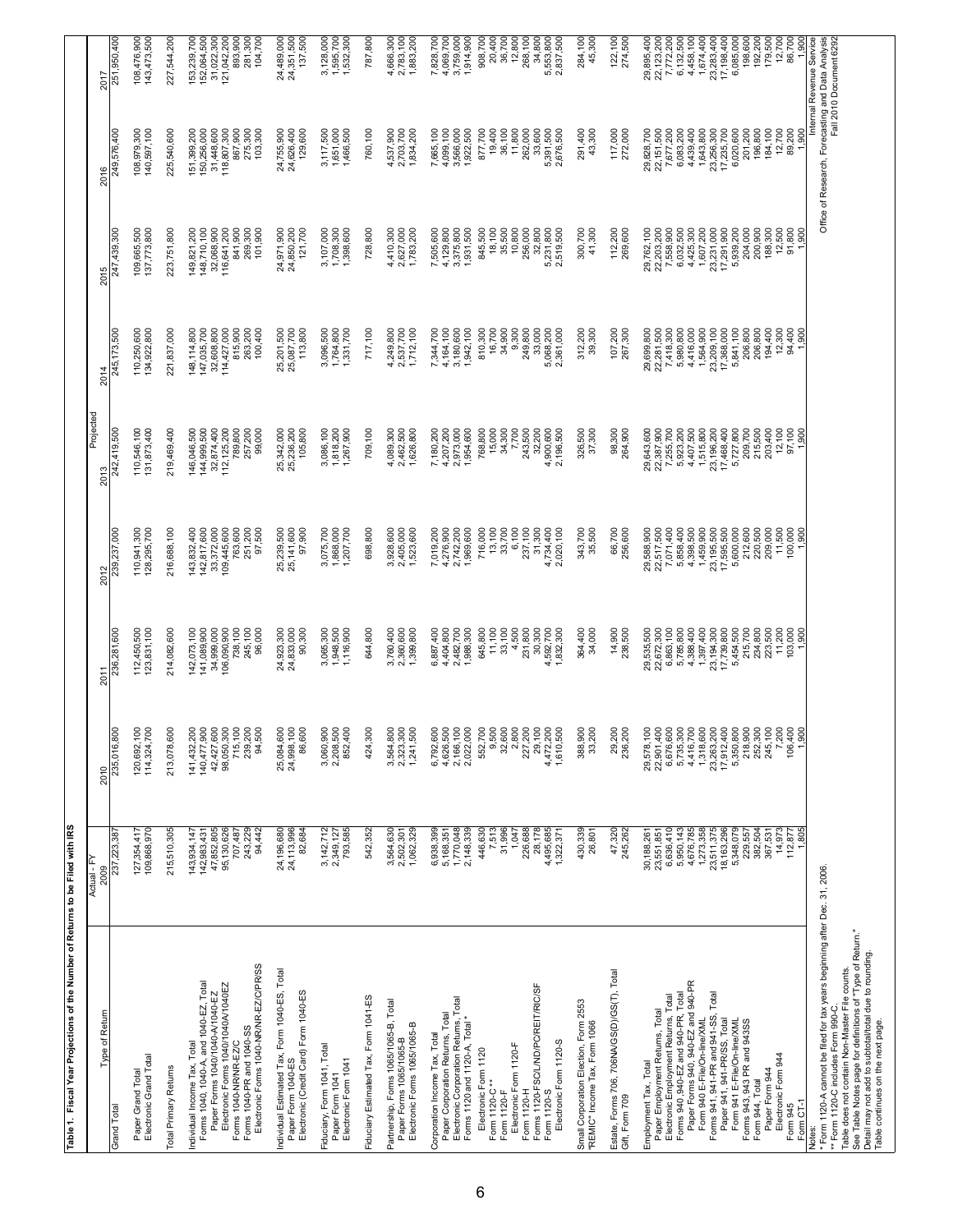| $\circ$<br>23,687,400<br>5,242,200<br>11,127,400<br>1,463,200<br>743,700<br>719,500<br>419,900<br>156,900<br>229,100<br>77,100<br>457,700<br>119,000<br>27,800<br>106,900<br>3,100<br>13,800<br>47,000<br>4,300<br>2,200<br>27,100<br>10,200<br>1,800<br>1,200<br>300<br>11,600<br>7,000<br>2,000<br>2,600<br>2,000<br>869,800<br>5,900<br>79,300<br>1,800<br>36,600<br>740,400<br>170,400<br>7,500<br>1,700<br>32,100<br>2,938,800<br>3,700<br>560,400<br>6,100,400<br>2,764,900<br>653,400<br>191,300<br>39,000<br>127,600<br>22,900<br>221,700<br>2,000<br>2,800<br>2,100<br>,442,400<br>742,500<br>699,900<br>413,300<br>3,000<br>46,900<br>27,000<br>10,200<br>1,700<br>1,200<br>300<br>11,700<br>6,900<br>856,900<br>5,900<br>80,700<br>37,000<br>33,000<br>23,336,400<br>5,137,600<br>10,990,900<br>2,862,500<br>3,700<br>545,300<br>6,017,100<br>2,743,300<br>641,900<br>148,600<br>224,300<br>72,000<br>454,300<br>115,600<br>25,000<br>104,500<br>127,300<br>13,800<br>4,300<br>2,200<br>1,200<br>725,300<br>141,200<br>8,000<br>1,700<br>22,900<br>220,900<br>185,000<br>38,000<br>1,417,700<br>745,300<br>672,400<br>406,800<br>138,100<br>219,500<br>65,500<br>447,000<br>112,200<br>21,800<br>2,900<br>46,600<br>2,200<br>27,000<br>10,200<br>1,600<br>6,800<br>$\circ$<br>2,000<br>2,600<br>2,000<br>842,400<br>700<br>113,400<br>8,500<br>5,022,000<br>10,832,800<br>2,766,500<br>3,700<br>530,200<br>5,931,100<br>2,685,200<br>630,400<br>37,100<br>102,200<br>127,000<br>13,800<br>4,100<br>1,100<br>300<br>11,400<br>5,900<br>82,600<br>37,400<br>708,000<br>1,700<br>22,900<br>219,600<br>33,900<br>22,950,100<br>176,100<br>2,800<br>4,908,100<br>1,389,300<br>753,100<br>636,200<br>400,500<br>124,500<br>214,700<br>57,400<br>435,900<br>108,700<br>18,400<br>99,800<br>2,800<br>126,800<br>13,800<br>46,500<br>4,000<br>2,200<br>26,900<br>10,300<br>1,600<br>1,000<br>11,500<br>6,700<br>$\circ$<br>2,000<br>2,100<br>829,000<br>6,000<br>84,800<br>37,800<br>691,300<br>87,900<br>9,100<br>1,700<br>22,900<br>218,100<br>34,800<br>548,900<br>10,663,300<br>2,659,900<br>3,700<br>515,100<br>5,840,700<br>2,556,800<br>618,000<br>162,600<br>36,600<br>300<br>300<br>400<br>ର୍<br>2,100<br>22, 199, 100<br>4,833,800<br>10,513,000<br>500,100<br>1,337,400<br>752,100<br>585,300<br>348,900<br>101,700<br>236,900<br>49,000<br>105,300<br>15,000<br>97,500<br>2,700<br> 26,500<br>13,800<br>3,800<br>700<br>2,000<br>26,900<br>10,300<br>1,500<br>600<br>300<br>11,200<br>6,600<br>c<br>2,600<br>2,000<br>821,100<br>6,100<br>87,500<br>200<br>38,200<br>679,600<br>65,600<br>9,700<br>1,700<br>35,700<br>2,567,900<br>3,700<br>5,743,200<br>2,324,100<br>605,300<br>36,400<br>419,600<br>46,100<br>22,900<br>216,300<br>142,600<br>11,400<br>126,200<br>13,800<br>3,600<br>300<br>2,800<br>2,100<br>807,200<br>1,700<br>4,810,000<br>10,413,500<br>36,100<br>1,287,000<br>257,700<br>69,200<br>335,300<br>$\begin{array}{r} 47,700 \\ 368,200 \\ 101,800 \\ 1,500 \end{array}$<br>95,100<br>2,700<br>45,800<br>1,500<br>1,600<br>6,500<br>2,200<br>6,300<br>90,400<br>38,600<br>661,400<br>45,300<br>10,500<br>23,000<br>192,800<br>36,600<br>21,938,200<br>2,514,800<br>3,700<br>485,000<br>5,634,700<br>1,978,600<br>591,400<br>115,500<br>790,400<br>496,600<br>26,800<br>10,400<br>1,500<br>$\frac{100}{2}$<br>$\circ$<br>100<br>2,998<br>35,028<br>1,128,732<br>91,994<br>2,620<br>3,133<br>1,663<br>11,300<br>6,330<br>1,972<br>8,974<br>37,982<br>21,713,082<br>4,904,569<br>79,743<br>337,362<br>54,106<br>128,089<br>14,537<br>ౢ<br>26,708<br>≨<br>282<br>2,342<br>6,893<br>94,455<br>44<br>40,018<br>26,702<br>23,484<br>164,787<br>10,238,630<br>3,594<br>469,649<br>5,535,749<br>1,558,817<br>334,282<br>24,866<br>250,389<br>97,806<br>42,601<br>≨<br>794,951<br>560,891<br>223,552<br>10,777<br>644,611<br>2,291,847<br>8,001<br>Form 5500-EZ, One-Participant Retirement Plans<br>Payment or Refund under Sec. 7519, Form 8752<br>Excise Taxes re Employee Plans, Form 5330<br>Withholding on Foreign Persons, Form 1042<br>Electronic Exempt Organizations, Total<br>Paper Exempt Organizations, Total<br>Supplemental Documents, Total<br>Electronic Form 1120-POL<br>* Form 990-N is all electronic.<br>Electronic Form 990-PF<br>Political Organizations, Total<br>Electronic Form 990-EZ<br>Exempt Organizations, Total<br>Electronic Form 2290<br>Electronic Form 7004<br>Electronic Form 4868<br>Electronic Form 8868<br>Electronic Form 8872<br>Electronic Form 8849<br>Government Entity/Bonds<br>Electronic Form 990<br>Electronic Form 720<br>Form 1120-POL, Total<br>Form 990-N*<br>Form 990-PF, Total<br>Form 8872, Total<br>Form 7004, Total<br>Form 8868, Total<br>Form 4868, Total<br>Form 990, Total<br>Form 8038-GC<br>Form 8038-CP<br>Form 8038-TC<br>Form 8038-G<br>Form 8038-B<br>Form 1120-X<br>Form 8038-T<br>Form 1040-X<br>Form990-EZ<br>Form 8871**<br>Form 990-T<br>Form 4720<br>Form 8328<br>Form 2290<br>Form 8849<br>Form 5558<br>Form 8038<br>Form 5227<br>Form 1041-A<br>Excise, Total<br>Form 11-C<br>Form 720<br>Form 730<br>Notes: | Type of Return                 | Actual - FY<br>2009 | 2010 | 2011 | 2012 | Projected<br>2013 | 2014 | 2015 | 2016                                                                         | 2017                         |
|-----------------------------------------------------------------------------------------------------------------------------------------------------------------------------------------------------------------------------------------------------------------------------------------------------------------------------------------------------------------------------------------------------------------------------------------------------------------------------------------------------------------------------------------------------------------------------------------------------------------------------------------------------------------------------------------------------------------------------------------------------------------------------------------------------------------------------------------------------------------------------------------------------------------------------------------------------------------------------------------------------------------------------------------------------------------------------------------------------------------------------------------------------------------------------------------------------------------------------------------------------------------------------------------------------------------------------------------------------------------------------------------------------------------------------------------------------------------------------------------------------------------------------------------------------------------------------------------------------------------------------------------------------------------------------------------------------------------------------------------------------------------------------------------------------------------------------------------------------------------------------------------------------------------------------------------------------------------------------------------------------------------------------------------------------------------------------------------------------------------------------------------------------------------------------------------------------------------------------------------------------------------------------------------------------------------------------------------------------------------------------------------------------------------------------------------------------------------------------------------------------------------------------------------------------------------------------------------------------------------------------------------------------------------------------------------------------------------------------------------------------------------------------------------------------------------------------------------------------------------------------------------------------------------------------------------------------------------------------------------------------------------------------------------------------------------------------------------------------------------------------------------------------------------------------------------------------------------------------------------------------------------------------------------------------------------------------------------------------------------------------------------------------------------------------------------------------------------------------------------------------------------------------------------------------------------------------------------------------------------------------------------------------------------------------------------------------------------------------------------------------------------------------------------------------------------------------------------------------------------------------------------------------------------------------------------------------------------------------------------------------------------------------------------------------------------------------------------------------------------------------------------------------------------------------------------------------------------------------------------------------------------------------------------------------------------------------------------------------------------------------------------------------------------------------------------------------------------------------------------------------------------------------------------------------------------------------------------------------------------------------------------------------------------------------------------------------------------------------------------------------------------------------------------------------------------------------------------------------------------------------------------------------------------------------------------------------------------------------------------------------------------------------------------------------------------------------------------------------------------|--------------------------------|---------------------|------|------|------|-------------------|------|------|------------------------------------------------------------------------------|------------------------------|
|                                                                                                                                                                                                                                                                                                                                                                                                                                                                                                                                                                                                                                                                                                                                                                                                                                                                                                                                                                                                                                                                                                                                                                                                                                                                                                                                                                                                                                                                                                                                                                                                                                                                                                                                                                                                                                                                                                                                                                                                                                                                                                                                                                                                                                                                                                                                                                                                                                                                                                                                                                                                                                                                                                                                                                                                                                                                                                                                                                                                                                                                                                                                                                                                                                                                                                                                                                                                                                                                                                                                                                                                                                                                                                                                                                                                                                                                                                                                                                                                                                                                                                                                                                                                                                                                                                                                                                                                                                                                                                                                                                                                                                                                                                                                                                                                                                                                                                                                                                                                                                                                                                                 |                                |                     |      |      |      |                   |      |      | 39,900                                                                       | 40,700                       |
|                                                                                                                                                                                                                                                                                                                                                                                                                                                                                                                                                                                                                                                                                                                                                                                                                                                                                                                                                                                                                                                                                                                                                                                                                                                                                                                                                                                                                                                                                                                                                                                                                                                                                                                                                                                                                                                                                                                                                                                                                                                                                                                                                                                                                                                                                                                                                                                                                                                                                                                                                                                                                                                                                                                                                                                                                                                                                                                                                                                                                                                                                                                                                                                                                                                                                                                                                                                                                                                                                                                                                                                                                                                                                                                                                                                                                                                                                                                                                                                                                                                                                                                                                                                                                                                                                                                                                                                                                                                                                                                                                                                                                                                                                                                                                                                                                                                                                                                                                                                                                                                                                                                 |                                |                     |      |      |      |                   |      |      | 1,481,900                                                                    | 1,500,000                    |
|                                                                                                                                                                                                                                                                                                                                                                                                                                                                                                                                                                                                                                                                                                                                                                                                                                                                                                                                                                                                                                                                                                                                                                                                                                                                                                                                                                                                                                                                                                                                                                                                                                                                                                                                                                                                                                                                                                                                                                                                                                                                                                                                                                                                                                                                                                                                                                                                                                                                                                                                                                                                                                                                                                                                                                                                                                                                                                                                                                                                                                                                                                                                                                                                                                                                                                                                                                                                                                                                                                                                                                                                                                                                                                                                                                                                                                                                                                                                                                                                                                                                                                                                                                                                                                                                                                                                                                                                                                                                                                                                                                                                                                                                                                                                                                                                                                                                                                                                                                                                                                                                                                                 |                                |                     |      |      |      |                   |      |      | 748,200                                                                      | 755,100<br>744,900           |
|                                                                                                                                                                                                                                                                                                                                                                                                                                                                                                                                                                                                                                                                                                                                                                                                                                                                                                                                                                                                                                                                                                                                                                                                                                                                                                                                                                                                                                                                                                                                                                                                                                                                                                                                                                                                                                                                                                                                                                                                                                                                                                                                                                                                                                                                                                                                                                                                                                                                                                                                                                                                                                                                                                                                                                                                                                                                                                                                                                                                                                                                                                                                                                                                                                                                                                                                                                                                                                                                                                                                                                                                                                                                                                                                                                                                                                                                                                                                                                                                                                                                                                                                                                                                                                                                                                                                                                                                                                                                                                                                                                                                                                                                                                                                                                                                                                                                                                                                                                                                                                                                                                                 |                                |                     |      |      |      |                   |      |      |                                                                              | 433,300<br>168,900           |
|                                                                                                                                                                                                                                                                                                                                                                                                                                                                                                                                                                                                                                                                                                                                                                                                                                                                                                                                                                                                                                                                                                                                                                                                                                                                                                                                                                                                                                                                                                                                                                                                                                                                                                                                                                                                                                                                                                                                                                                                                                                                                                                                                                                                                                                                                                                                                                                                                                                                                                                                                                                                                                                                                                                                                                                                                                                                                                                                                                                                                                                                                                                                                                                                                                                                                                                                                                                                                                                                                                                                                                                                                                                                                                                                                                                                                                                                                                                                                                                                                                                                                                                                                                                                                                                                                                                                                                                                                                                                                                                                                                                                                                                                                                                                                                                                                                                                                                                                                                                                                                                                                                                 |                                |                     |      |      |      |                   |      |      | $733,800$<br>$426,600$<br>$463,500$<br>$163,800$<br>$233,800$<br>$81,200$    | 238,600<br>84,600            |
|                                                                                                                                                                                                                                                                                                                                                                                                                                                                                                                                                                                                                                                                                                                                                                                                                                                                                                                                                                                                                                                                                                                                                                                                                                                                                                                                                                                                                                                                                                                                                                                                                                                                                                                                                                                                                                                                                                                                                                                                                                                                                                                                                                                                                                                                                                                                                                                                                                                                                                                                                                                                                                                                                                                                                                                                                                                                                                                                                                                                                                                                                                                                                                                                                                                                                                                                                                                                                                                                                                                                                                                                                                                                                                                                                                                                                                                                                                                                                                                                                                                                                                                                                                                                                                                                                                                                                                                                                                                                                                                                                                                                                                                                                                                                                                                                                                                                                                                                                                                                                                                                                                                 |                                |                     |      |      |      |                   |      |      |                                                                              |                              |
|                                                                                                                                                                                                                                                                                                                                                                                                                                                                                                                                                                                                                                                                                                                                                                                                                                                                                                                                                                                                                                                                                                                                                                                                                                                                                                                                                                                                                                                                                                                                                                                                                                                                                                                                                                                                                                                                                                                                                                                                                                                                                                                                                                                                                                                                                                                                                                                                                                                                                                                                                                                                                                                                                                                                                                                                                                                                                                                                                                                                                                                                                                                                                                                                                                                                                                                                                                                                                                                                                                                                                                                                                                                                                                                                                                                                                                                                                                                                                                                                                                                                                                                                                                                                                                                                                                                                                                                                                                                                                                                                                                                                                                                                                                                                                                                                                                                                                                                                                                                                                                                                                                                 |                                |                     |      |      |      |                   |      |      | 458,800<br>122,500<br>30,200                                                 | 459,300<br>125,900<br>32,200 |
|                                                                                                                                                                                                                                                                                                                                                                                                                                                                                                                                                                                                                                                                                                                                                                                                                                                                                                                                                                                                                                                                                                                                                                                                                                                                                                                                                                                                                                                                                                                                                                                                                                                                                                                                                                                                                                                                                                                                                                                                                                                                                                                                                                                                                                                                                                                                                                                                                                                                                                                                                                                                                                                                                                                                                                                                                                                                                                                                                                                                                                                                                                                                                                                                                                                                                                                                                                                                                                                                                                                                                                                                                                                                                                                                                                                                                                                                                                                                                                                                                                                                                                                                                                                                                                                                                                                                                                                                                                                                                                                                                                                                                                                                                                                                                                                                                                                                                                                                                                                                                                                                                                                 |                                |                     |      |      |      |                   |      |      | 109,200                                                                      | 111,600<br>3,300             |
|                                                                                                                                                                                                                                                                                                                                                                                                                                                                                                                                                                                                                                                                                                                                                                                                                                                                                                                                                                                                                                                                                                                                                                                                                                                                                                                                                                                                                                                                                                                                                                                                                                                                                                                                                                                                                                                                                                                                                                                                                                                                                                                                                                                                                                                                                                                                                                                                                                                                                                                                                                                                                                                                                                                                                                                                                                                                                                                                                                                                                                                                                                                                                                                                                                                                                                                                                                                                                                                                                                                                                                                                                                                                                                                                                                                                                                                                                                                                                                                                                                                                                                                                                                                                                                                                                                                                                                                                                                                                                                                                                                                                                                                                                                                                                                                                                                                                                                                                                                                                                                                                                                                 |                                |                     |      |      |      |                   |      |      | 3,200<br>127,800                                                             | 128,100                      |
|                                                                                                                                                                                                                                                                                                                                                                                                                                                                                                                                                                                                                                                                                                                                                                                                                                                                                                                                                                                                                                                                                                                                                                                                                                                                                                                                                                                                                                                                                                                                                                                                                                                                                                                                                                                                                                                                                                                                                                                                                                                                                                                                                                                                                                                                                                                                                                                                                                                                                                                                                                                                                                                                                                                                                                                                                                                                                                                                                                                                                                                                                                                                                                                                                                                                                                                                                                                                                                                                                                                                                                                                                                                                                                                                                                                                                                                                                                                                                                                                                                                                                                                                                                                                                                                                                                                                                                                                                                                                                                                                                                                                                                                                                                                                                                                                                                                                                                                                                                                                                                                                                                                 |                                |                     |      |      |      |                   |      |      | 13,800                                                                       | 13,800                       |
|                                                                                                                                                                                                                                                                                                                                                                                                                                                                                                                                                                                                                                                                                                                                                                                                                                                                                                                                                                                                                                                                                                                                                                                                                                                                                                                                                                                                                                                                                                                                                                                                                                                                                                                                                                                                                                                                                                                                                                                                                                                                                                                                                                                                                                                                                                                                                                                                                                                                                                                                                                                                                                                                                                                                                                                                                                                                                                                                                                                                                                                                                                                                                                                                                                                                                                                                                                                                                                                                                                                                                                                                                                                                                                                                                                                                                                                                                                                                                                                                                                                                                                                                                                                                                                                                                                                                                                                                                                                                                                                                                                                                                                                                                                                                                                                                                                                                                                                                                                                                                                                                                                                 |                                |                     |      |      |      |                   |      |      | 47,200                                                                       | 47,400                       |
|                                                                                                                                                                                                                                                                                                                                                                                                                                                                                                                                                                                                                                                                                                                                                                                                                                                                                                                                                                                                                                                                                                                                                                                                                                                                                                                                                                                                                                                                                                                                                                                                                                                                                                                                                                                                                                                                                                                                                                                                                                                                                                                                                                                                                                                                                                                                                                                                                                                                                                                                                                                                                                                                                                                                                                                                                                                                                                                                                                                                                                                                                                                                                                                                                                                                                                                                                                                                                                                                                                                                                                                                                                                                                                                                                                                                                                                                                                                                                                                                                                                                                                                                                                                                                                                                                                                                                                                                                                                                                                                                                                                                                                                                                                                                                                                                                                                                                                                                                                                                                                                                                                                 |                                |                     |      |      |      |                   |      |      | 4,400                                                                        | 4,500                        |
|                                                                                                                                                                                                                                                                                                                                                                                                                                                                                                                                                                                                                                                                                                                                                                                                                                                                                                                                                                                                                                                                                                                                                                                                                                                                                                                                                                                                                                                                                                                                                                                                                                                                                                                                                                                                                                                                                                                                                                                                                                                                                                                                                                                                                                                                                                                                                                                                                                                                                                                                                                                                                                                                                                                                                                                                                                                                                                                                                                                                                                                                                                                                                                                                                                                                                                                                                                                                                                                                                                                                                                                                                                                                                                                                                                                                                                                                                                                                                                                                                                                                                                                                                                                                                                                                                                                                                                                                                                                                                                                                                                                                                                                                                                                                                                                                                                                                                                                                                                                                                                                                                                                 |                                |                     |      |      |      |                   |      |      | 2,200                                                                        | 2,200                        |
|                                                                                                                                                                                                                                                                                                                                                                                                                                                                                                                                                                                                                                                                                                                                                                                                                                                                                                                                                                                                                                                                                                                                                                                                                                                                                                                                                                                                                                                                                                                                                                                                                                                                                                                                                                                                                                                                                                                                                                                                                                                                                                                                                                                                                                                                                                                                                                                                                                                                                                                                                                                                                                                                                                                                                                                                                                                                                                                                                                                                                                                                                                                                                                                                                                                                                                                                                                                                                                                                                                                                                                                                                                                                                                                                                                                                                                                                                                                                                                                                                                                                                                                                                                                                                                                                                                                                                                                                                                                                                                                                                                                                                                                                                                                                                                                                                                                                                                                                                                                                                                                                                                                 |                                |                     |      |      |      |                   |      |      | 27, 100<br>10, 200<br>1, 800                                                 | 27,200<br>10,200             |
|                                                                                                                                                                                                                                                                                                                                                                                                                                                                                                                                                                                                                                                                                                                                                                                                                                                                                                                                                                                                                                                                                                                                                                                                                                                                                                                                                                                                                                                                                                                                                                                                                                                                                                                                                                                                                                                                                                                                                                                                                                                                                                                                                                                                                                                                                                                                                                                                                                                                                                                                                                                                                                                                                                                                                                                                                                                                                                                                                                                                                                                                                                                                                                                                                                                                                                                                                                                                                                                                                                                                                                                                                                                                                                                                                                                                                                                                                                                                                                                                                                                                                                                                                                                                                                                                                                                                                                                                                                                                                                                                                                                                                                                                                                                                                                                                                                                                                                                                                                                                                                                                                                                 |                                |                     |      |      |      |                   |      |      |                                                                              | 1,900                        |
|                                                                                                                                                                                                                                                                                                                                                                                                                                                                                                                                                                                                                                                                                                                                                                                                                                                                                                                                                                                                                                                                                                                                                                                                                                                                                                                                                                                                                                                                                                                                                                                                                                                                                                                                                                                                                                                                                                                                                                                                                                                                                                                                                                                                                                                                                                                                                                                                                                                                                                                                                                                                                                                                                                                                                                                                                                                                                                                                                                                                                                                                                                                                                                                                                                                                                                                                                                                                                                                                                                                                                                                                                                                                                                                                                                                                                                                                                                                                                                                                                                                                                                                                                                                                                                                                                                                                                                                                                                                                                                                                                                                                                                                                                                                                                                                                                                                                                                                                                                                                                                                                                                                 |                                |                     |      |      |      |                   |      |      | 1,200<br>300                                                                 | 1,200<br>$\frac{8}{2}$       |
|                                                                                                                                                                                                                                                                                                                                                                                                                                                                                                                                                                                                                                                                                                                                                                                                                                                                                                                                                                                                                                                                                                                                                                                                                                                                                                                                                                                                                                                                                                                                                                                                                                                                                                                                                                                                                                                                                                                                                                                                                                                                                                                                                                                                                                                                                                                                                                                                                                                                                                                                                                                                                                                                                                                                                                                                                                                                                                                                                                                                                                                                                                                                                                                                                                                                                                                                                                                                                                                                                                                                                                                                                                                                                                                                                                                                                                                                                                                                                                                                                                                                                                                                                                                                                                                                                                                                                                                                                                                                                                                                                                                                                                                                                                                                                                                                                                                                                                                                                                                                                                                                                                                 |                                |                     |      |      |      |                   |      |      | $\frac{11,900}{7,100}$                                                       | $\frac{7,200}{7,200}$        |
|                                                                                                                                                                                                                                                                                                                                                                                                                                                                                                                                                                                                                                                                                                                                                                                                                                                                                                                                                                                                                                                                                                                                                                                                                                                                                                                                                                                                                                                                                                                                                                                                                                                                                                                                                                                                                                                                                                                                                                                                                                                                                                                                                                                                                                                                                                                                                                                                                                                                                                                                                                                                                                                                                                                                                                                                                                                                                                                                                                                                                                                                                                                                                                                                                                                                                                                                                                                                                                                                                                                                                                                                                                                                                                                                                                                                                                                                                                                                                                                                                                                                                                                                                                                                                                                                                                                                                                                                                                                                                                                                                                                                                                                                                                                                                                                                                                                                                                                                                                                                                                                                                                                 |                                |                     |      |      |      |                   |      |      | c                                                                            |                              |
|                                                                                                                                                                                                                                                                                                                                                                                                                                                                                                                                                                                                                                                                                                                                                                                                                                                                                                                                                                                                                                                                                                                                                                                                                                                                                                                                                                                                                                                                                                                                                                                                                                                                                                                                                                                                                                                                                                                                                                                                                                                                                                                                                                                                                                                                                                                                                                                                                                                                                                                                                                                                                                                                                                                                                                                                                                                                                                                                                                                                                                                                                                                                                                                                                                                                                                                                                                                                                                                                                                                                                                                                                                                                                                                                                                                                                                                                                                                                                                                                                                                                                                                                                                                                                                                                                                                                                                                                                                                                                                                                                                                                                                                                                                                                                                                                                                                                                                                                                                                                                                                                                                                 |                                |                     |      |      |      |                   |      |      | 2,000                                                                        | 2,000                        |
|                                                                                                                                                                                                                                                                                                                                                                                                                                                                                                                                                                                                                                                                                                                                                                                                                                                                                                                                                                                                                                                                                                                                                                                                                                                                                                                                                                                                                                                                                                                                                                                                                                                                                                                                                                                                                                                                                                                                                                                                                                                                                                                                                                                                                                                                                                                                                                                                                                                                                                                                                                                                                                                                                                                                                                                                                                                                                                                                                                                                                                                                                                                                                                                                                                                                                                                                                                                                                                                                                                                                                                                                                                                                                                                                                                                                                                                                                                                                                                                                                                                                                                                                                                                                                                                                                                                                                                                                                                                                                                                                                                                                                                                                                                                                                                                                                                                                                                                                                                                                                                                                                                                 |                                |                     |      |      |      |                   |      |      | 2,800<br>2,100                                                               | 2,600<br>2,000               |
|                                                                                                                                                                                                                                                                                                                                                                                                                                                                                                                                                                                                                                                                                                                                                                                                                                                                                                                                                                                                                                                                                                                                                                                                                                                                                                                                                                                                                                                                                                                                                                                                                                                                                                                                                                                                                                                                                                                                                                                                                                                                                                                                                                                                                                                                                                                                                                                                                                                                                                                                                                                                                                                                                                                                                                                                                                                                                                                                                                                                                                                                                                                                                                                                                                                                                                                                                                                                                                                                                                                                                                                                                                                                                                                                                                                                                                                                                                                                                                                                                                                                                                                                                                                                                                                                                                                                                                                                                                                                                                                                                                                                                                                                                                                                                                                                                                                                                                                                                                                                                                                                                                                 |                                |                     |      |      |      |                   |      |      | 881,600                                                                      |                              |
|                                                                                                                                                                                                                                                                                                                                                                                                                                                                                                                                                                                                                                                                                                                                                                                                                                                                                                                                                                                                                                                                                                                                                                                                                                                                                                                                                                                                                                                                                                                                                                                                                                                                                                                                                                                                                                                                                                                                                                                                                                                                                                                                                                                                                                                                                                                                                                                                                                                                                                                                                                                                                                                                                                                                                                                                                                                                                                                                                                                                                                                                                                                                                                                                                                                                                                                                                                                                                                                                                                                                                                                                                                                                                                                                                                                                                                                                                                                                                                                                                                                                                                                                                                                                                                                                                                                                                                                                                                                                                                                                                                                                                                                                                                                                                                                                                                                                                                                                                                                                                                                                                                                 |                                |                     |      |      |      |                   |      |      | 5,900<br>78,400                                                              | 893,900<br>5,900<br>78,000   |
|                                                                                                                                                                                                                                                                                                                                                                                                                                                                                                                                                                                                                                                                                                                                                                                                                                                                                                                                                                                                                                                                                                                                                                                                                                                                                                                                                                                                                                                                                                                                                                                                                                                                                                                                                                                                                                                                                                                                                                                                                                                                                                                                                                                                                                                                                                                                                                                                                                                                                                                                                                                                                                                                                                                                                                                                                                                                                                                                                                                                                                                                                                                                                                                                                                                                                                                                                                                                                                                                                                                                                                                                                                                                                                                                                                                                                                                                                                                                                                                                                                                                                                                                                                                                                                                                                                                                                                                                                                                                                                                                                                                                                                                                                                                                                                                                                                                                                                                                                                                                                                                                                                                 |                                |                     |      |      |      |                   |      |      | 2,600<br>36,200                                                              | 3,700<br>35,800              |
|                                                                                                                                                                                                                                                                                                                                                                                                                                                                                                                                                                                                                                                                                                                                                                                                                                                                                                                                                                                                                                                                                                                                                                                                                                                                                                                                                                                                                                                                                                                                                                                                                                                                                                                                                                                                                                                                                                                                                                                                                                                                                                                                                                                                                                                                                                                                                                                                                                                                                                                                                                                                                                                                                                                                                                                                                                                                                                                                                                                                                                                                                                                                                                                                                                                                                                                                                                                                                                                                                                                                                                                                                                                                                                                                                                                                                                                                                                                                                                                                                                                                                                                                                                                                                                                                                                                                                                                                                                                                                                                                                                                                                                                                                                                                                                                                                                                                                                                                                                                                                                                                                                                 |                                |                     |      |      |      |                   |      |      | 754,000                                                                      | 767,300<br>231,300           |
|                                                                                                                                                                                                                                                                                                                                                                                                                                                                                                                                                                                                                                                                                                                                                                                                                                                                                                                                                                                                                                                                                                                                                                                                                                                                                                                                                                                                                                                                                                                                                                                                                                                                                                                                                                                                                                                                                                                                                                                                                                                                                                                                                                                                                                                                                                                                                                                                                                                                                                                                                                                                                                                                                                                                                                                                                                                                                                                                                                                                                                                                                                                                                                                                                                                                                                                                                                                                                                                                                                                                                                                                                                                                                                                                                                                                                                                                                                                                                                                                                                                                                                                                                                                                                                                                                                                                                                                                                                                                                                                                                                                                                                                                                                                                                                                                                                                                                                                                                                                                                                                                                                                 |                                |                     |      |      |      |                   |      |      | 200,600<br>7,100                                                             | 6,700                        |
|                                                                                                                                                                                                                                                                                                                                                                                                                                                                                                                                                                                                                                                                                                                                                                                                                                                                                                                                                                                                                                                                                                                                                                                                                                                                                                                                                                                                                                                                                                                                                                                                                                                                                                                                                                                                                                                                                                                                                                                                                                                                                                                                                                                                                                                                                                                                                                                                                                                                                                                                                                                                                                                                                                                                                                                                                                                                                                                                                                                                                                                                                                                                                                                                                                                                                                                                                                                                                                                                                                                                                                                                                                                                                                                                                                                                                                                                                                                                                                                                                                                                                                                                                                                                                                                                                                                                                                                                                                                                                                                                                                                                                                                                                                                                                                                                                                                                                                                                                                                                                                                                                                                 |                                |                     |      |      |      |                   |      |      | 1,800                                                                        | 1,800                        |
|                                                                                                                                                                                                                                                                                                                                                                                                                                                                                                                                                                                                                                                                                                                                                                                                                                                                                                                                                                                                                                                                                                                                                                                                                                                                                                                                                                                                                                                                                                                                                                                                                                                                                                                                                                                                                                                                                                                                                                                                                                                                                                                                                                                                                                                                                                                                                                                                                                                                                                                                                                                                                                                                                                                                                                                                                                                                                                                                                                                                                                                                                                                                                                                                                                                                                                                                                                                                                                                                                                                                                                                                                                                                                                                                                                                                                                                                                                                                                                                                                                                                                                                                                                                                                                                                                                                                                                                                                                                                                                                                                                                                                                                                                                                                                                                                                                                                                                                                                                                                                                                                                                                 |                                |                     |      |      |      |                   |      |      | 22,900                                                                       | 22,900                       |
|                                                                                                                                                                                                                                                                                                                                                                                                                                                                                                                                                                                                                                                                                                                                                                                                                                                                                                                                                                                                                                                                                                                                                                                                                                                                                                                                                                                                                                                                                                                                                                                                                                                                                                                                                                                                                                                                                                                                                                                                                                                                                                                                                                                                                                                                                                                                                                                                                                                                                                                                                                                                                                                                                                                                                                                                                                                                                                                                                                                                                                                                                                                                                                                                                                                                                                                                                                                                                                                                                                                                                                                                                                                                                                                                                                                                                                                                                                                                                                                                                                                                                                                                                                                                                                                                                                                                                                                                                                                                                                                                                                                                                                                                                                                                                                                                                                                                                                                                                                                                                                                                                                                 |                                |                     |      |      |      |                   |      |      | 222,000                                                                      | 222,600                      |
|                                                                                                                                                                                                                                                                                                                                                                                                                                                                                                                                                                                                                                                                                                                                                                                                                                                                                                                                                                                                                                                                                                                                                                                                                                                                                                                                                                                                                                                                                                                                                                                                                                                                                                                                                                                                                                                                                                                                                                                                                                                                                                                                                                                                                                                                                                                                                                                                                                                                                                                                                                                                                                                                                                                                                                                                                                                                                                                                                                                                                                                                                                                                                                                                                                                                                                                                                                                                                                                                                                                                                                                                                                                                                                                                                                                                                                                                                                                                                                                                                                                                                                                                                                                                                                                                                                                                                                                                                                                                                                                                                                                                                                                                                                                                                                                                                                                                                                                                                                                                                                                                                                                 |                                |                     |      |      |      |                   |      |      | 31,300                                                                       | 30,500                       |
|                                                                                                                                                                                                                                                                                                                                                                                                                                                                                                                                                                                                                                                                                                                                                                                                                                                                                                                                                                                                                                                                                                                                                                                                                                                                                                                                                                                                                                                                                                                                                                                                                                                                                                                                                                                                                                                                                                                                                                                                                                                                                                                                                                                                                                                                                                                                                                                                                                                                                                                                                                                                                                                                                                                                                                                                                                                                                                                                                                                                                                                                                                                                                                                                                                                                                                                                                                                                                                                                                                                                                                                                                                                                                                                                                                                                                                                                                                                                                                                                                                                                                                                                                                                                                                                                                                                                                                                                                                                                                                                                                                                                                                                                                                                                                                                                                                                                                                                                                                                                                                                                                                                 |                                |                     |      |      |      |                   |      |      | 24,035,800                                                                   | 24,406,200                   |
|                                                                                                                                                                                                                                                                                                                                                                                                                                                                                                                                                                                                                                                                                                                                                                                                                                                                                                                                                                                                                                                                                                                                                                                                                                                                                                                                                                                                                                                                                                                                                                                                                                                                                                                                                                                                                                                                                                                                                                                                                                                                                                                                                                                                                                                                                                                                                                                                                                                                                                                                                                                                                                                                                                                                                                                                                                                                                                                                                                                                                                                                                                                                                                                                                                                                                                                                                                                                                                                                                                                                                                                                                                                                                                                                                                                                                                                                                                                                                                                                                                                                                                                                                                                                                                                                                                                                                                                                                                                                                                                                                                                                                                                                                                                                                                                                                                                                                                                                                                                                                                                                                                                 |                                |                     |      |      |      |                   |      |      | 11,255,500<br>5,354,200                                                      | 5,476,900<br>11,395,900      |
|                                                                                                                                                                                                                                                                                                                                                                                                                                                                                                                                                                                                                                                                                                                                                                                                                                                                                                                                                                                                                                                                                                                                                                                                                                                                                                                                                                                                                                                                                                                                                                                                                                                                                                                                                                                                                                                                                                                                                                                                                                                                                                                                                                                                                                                                                                                                                                                                                                                                                                                                                                                                                                                                                                                                                                                                                                                                                                                                                                                                                                                                                                                                                                                                                                                                                                                                                                                                                                                                                                                                                                                                                                                                                                                                                                                                                                                                                                                                                                                                                                                                                                                                                                                                                                                                                                                                                                                                                                                                                                                                                                                                                                                                                                                                                                                                                                                                                                                                                                                                                                                                                                                 |                                |                     |      |      |      |                   |      |      | 3,102,400                                                                    | 3,278,400                    |
|                                                                                                                                                                                                                                                                                                                                                                                                                                                                                                                                                                                                                                                                                                                                                                                                                                                                                                                                                                                                                                                                                                                                                                                                                                                                                                                                                                                                                                                                                                                                                                                                                                                                                                                                                                                                                                                                                                                                                                                                                                                                                                                                                                                                                                                                                                                                                                                                                                                                                                                                                                                                                                                                                                                                                                                                                                                                                                                                                                                                                                                                                                                                                                                                                                                                                                                                                                                                                                                                                                                                                                                                                                                                                                                                                                                                                                                                                                                                                                                                                                                                                                                                                                                                                                                                                                                                                                                                                                                                                                                                                                                                                                                                                                                                                                                                                                                                                                                                                                                                                                                                                                                 |                                |                     |      |      |      |                   |      |      | 3,700<br>575,500                                                             | 3,700<br>590,600             |
|                                                                                                                                                                                                                                                                                                                                                                                                                                                                                                                                                                                                                                                                                                                                                                                                                                                                                                                                                                                                                                                                                                                                                                                                                                                                                                                                                                                                                                                                                                                                                                                                                                                                                                                                                                                                                                                                                                                                                                                                                                                                                                                                                                                                                                                                                                                                                                                                                                                                                                                                                                                                                                                                                                                                                                                                                                                                                                                                                                                                                                                                                                                                                                                                                                                                                                                                                                                                                                                                                                                                                                                                                                                                                                                                                                                                                                                                                                                                                                                                                                                                                                                                                                                                                                                                                                                                                                                                                                                                                                                                                                                                                                                                                                                                                                                                                                                                                                                                                                                                                                                                                                                 |                                |                     |      |      |      |                   |      |      | 6,182,100                                                                    | 6,262,700                    |
|                                                                                                                                                                                                                                                                                                                                                                                                                                                                                                                                                                                                                                                                                                                                                                                                                                                                                                                                                                                                                                                                                                                                                                                                                                                                                                                                                                                                                                                                                                                                                                                                                                                                                                                                                                                                                                                                                                                                                                                                                                                                                                                                                                                                                                                                                                                                                                                                                                                                                                                                                                                                                                                                                                                                                                                                                                                                                                                                                                                                                                                                                                                                                                                                                                                                                                                                                                                                                                                                                                                                                                                                                                                                                                                                                                                                                                                                                                                                                                                                                                                                                                                                                                                                                                                                                                                                                                                                                                                                                                                                                                                                                                                                                                                                                                                                                                                                                                                                                                                                                                                                                                                 |                                |                     |      |      |      |                   |      |      | 2,771,500<br>664,900                                                         | 2,777,800<br>676,400         |
|                                                                                                                                                                                                                                                                                                                                                                                                                                                                                                                                                                                                                                                                                                                                                                                                                                                                                                                                                                                                                                                                                                                                                                                                                                                                                                                                                                                                                                                                                                                                                                                                                                                                                                                                                                                                                                                                                                                                                                                                                                                                                                                                                                                                                                                                                                                                                                                                                                                                                                                                                                                                                                                                                                                                                                                                                                                                                                                                                                                                                                                                                                                                                                                                                                                                                                                                                                                                                                                                                                                                                                                                                                                                                                                                                                                                                                                                                                                                                                                                                                                                                                                                                                                                                                                                                                                                                                                                                                                                                                                                                                                                                                                                                                                                                                                                                                                                                                                                                                                                                                                                                                                 |                                |                     |      |      |      |                   |      |      | 196,300                                                                      | 200,500                      |
|                                                                                                                                                                                                                                                                                                                                                                                                                                                                                                                                                                                                                                                                                                                                                                                                                                                                                                                                                                                                                                                                                                                                                                                                                                                                                                                                                                                                                                                                                                                                                                                                                                                                                                                                                                                                                                                                                                                                                                                                                                                                                                                                                                                                                                                                                                                                                                                                                                                                                                                                                                                                                                                                                                                                                                                                                                                                                                                                                                                                                                                                                                                                                                                                                                                                                                                                                                                                                                                                                                                                                                                                                                                                                                                                                                                                                                                                                                                                                                                                                                                                                                                                                                                                                                                                                                                                                                                                                                                                                                                                                                                                                                                                                                                                                                                                                                                                                                                                                                                                                                                                                                                 |                                |                     |      |      |      |                   |      |      |                                                                              | Internal Revenue Service     |
|                                                                                                                                                                                                                                                                                                                                                                                                                                                                                                                                                                                                                                                                                                                                                                                                                                                                                                                                                                                                                                                                                                                                                                                                                                                                                                                                                                                                                                                                                                                                                                                                                                                                                                                                                                                                                                                                                                                                                                                                                                                                                                                                                                                                                                                                                                                                                                                                                                                                                                                                                                                                                                                                                                                                                                                                                                                                                                                                                                                                                                                                                                                                                                                                                                                                                                                                                                                                                                                                                                                                                                                                                                                                                                                                                                                                                                                                                                                                                                                                                                                                                                                                                                                                                                                                                                                                                                                                                                                                                                                                                                                                                                                                                                                                                                                                                                                                                                                                                                                                                                                                                                                 | ** Form 8871 is all electronic |                     |      |      |      |                   |      |      | Office of Research, Forecasting and Data Analysis<br>Fall 2010 Document 6292 |                              |
| Table does not contain Non-Master File counts.<br>See Table Notes page for definitions of "Type of Return."<br>Detail may not add to subtotal/total due to rounding.                                                                                                                                                                                                                                                                                                                                                                                                                                                                                                                                                                                                                                                                                                                                                                                                                                                                                                                                                                                                                                                                                                                                                                                                                                                                                                                                                                                                                                                                                                                                                                                                                                                                                                                                                                                                                                                                                                                                                                                                                                                                                                                                                                                                                                                                                                                                                                                                                                                                                                                                                                                                                                                                                                                                                                                                                                                                                                                                                                                                                                                                                                                                                                                                                                                                                                                                                                                                                                                                                                                                                                                                                                                                                                                                                                                                                                                                                                                                                                                                                                                                                                                                                                                                                                                                                                                                                                                                                                                                                                                                                                                                                                                                                                                                                                                                                                                                                                                                            |                                |                     |      |      |      |                   |      |      |                                                                              |                              |
|                                                                                                                                                                                                                                                                                                                                                                                                                                                                                                                                                                                                                                                                                                                                                                                                                                                                                                                                                                                                                                                                                                                                                                                                                                                                                                                                                                                                                                                                                                                                                                                                                                                                                                                                                                                                                                                                                                                                                                                                                                                                                                                                                                                                                                                                                                                                                                                                                                                                                                                                                                                                                                                                                                                                                                                                                                                                                                                                                                                                                                                                                                                                                                                                                                                                                                                                                                                                                                                                                                                                                                                                                                                                                                                                                                                                                                                                                                                                                                                                                                                                                                                                                                                                                                                                                                                                                                                                                                                                                                                                                                                                                                                                                                                                                                                                                                                                                                                                                                                                                                                                                                                 |                                |                     |      |      |      |                   |      |      |                                                                              |                              |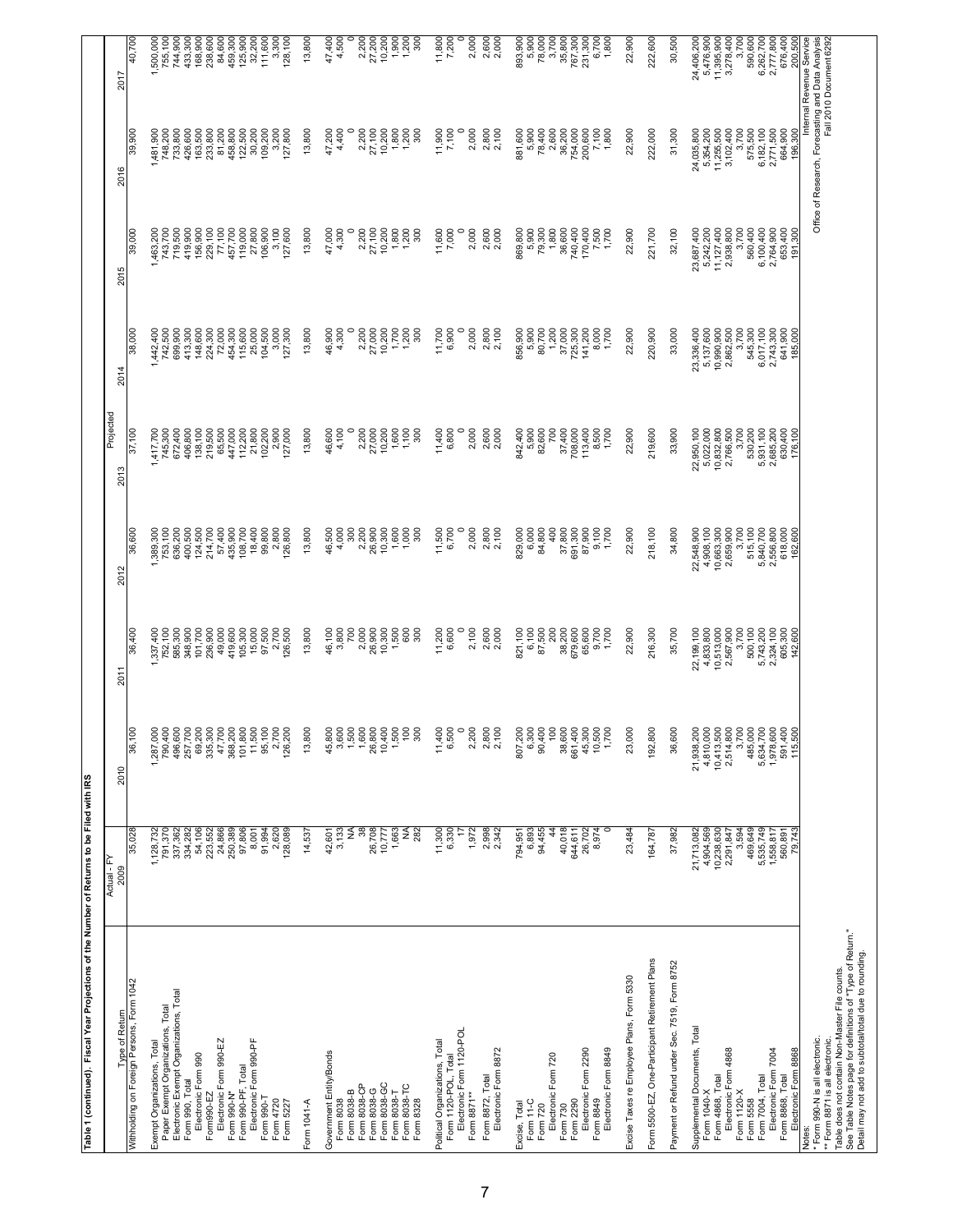| Type of Return/BOD                                                                                                                           | Actual - FY<br>2009 | 2010        | 2011        | 2012        | Projected<br>2013 | 2014        | 2015        | 2016                                              | 2017                     |
|----------------------------------------------------------------------------------------------------------------------------------------------|---------------------|-------------|-------------|-------------|-------------------|-------------|-------------|---------------------------------------------------|--------------------------|
|                                                                                                                                              |                     |             |             |             |                   |             |             |                                                   |                          |
| Individual Income Tax, Total                                                                                                                 | 142,983,431         | 140,477,900 | 141,089,900 | 142,817,600 | 144,999,500       | 147,035,700 | 148,710,100 | 50,256,000                                        | 152,064,500              |
| Small Business/Self Employed                                                                                                                 | 43,309,474          | 43,894,100  | 44,329,200  | 44,731,900  | 45,106,900        | 45,457,700  | 45,787,200  | 46,097,800                                        | 46,391,700               |
| Wage and Investment                                                                                                                          | 99,673,957          | 96,583,800  | 96,760,700  | 98,085,700  | 99,892,600        | 101,578,000 | 102,922,900 | 104,158,200                                       | 105,672,800              |
| Corporation Income Tax, Total                                                                                                                | 6,938,399           | 6,792,600   | 6,887,400   | 7,019,200   | 7,180,200         | 7,344,700   | 7,505,600   | 7,665,100                                         | 7,828,700                |
| Small Business/Self Employed                                                                                                                 | 6,804,624           | 6,660,500   | 6,752,900   | 6,881,500   | 7,039,100         | 7,200,300   | 7,358,700   | 7,515,200                                         | 7,675,700                |
| Large and Mid-Sized Business                                                                                                                 | 122,468             | 121,100     | 123,500     | 126,600     | 129,900           | 133,000     | 135,500     | 138,400                                           | 141,300                  |
| Tax Exempt/Govemment Entities                                                                                                                | 11,307              | 11,000      | 11,000      | 11,100      | 11,300            | 11,400      | 11,500      | 11,600                                            | 11,700                   |
| Partnership Returns                                                                                                                          | 3,564,630           | 3,564,800   | 3,760,400   | 3,928,600   | 4,089,300         | 4,249,800   | 4,410,300   | 4,537,900                                         | 4,666,300                |
| Small Business/Self Employed                                                                                                                 | 3,405,975           | 3,411,900   | 3,593,800   | 3,749,200   | 3,897,200         | 4,044,900   | 4,192,200   | 4,308,300                                         | 4,424,900                |
| Large and Mid-Sized Business                                                                                                                 | 158,204             | 152,400     | 166,100     | 178,900     | 191,500           | 204,400     | 217,400     | 229,000                                           | 240,700                  |
| Tax Exempt/Govemment Entities                                                                                                                | 451                 | 400         | 500         | 500         | 500               | 600         | 600         | 600                                               | 700                      |
| O Employment Tax, Total                                                                                                                      | 30,188,261          | 29,578,100  | 29,535,500  | 29,588,900  | 29,643,600        | 29,699,800  | 29,762,100  | 29,828,700                                        | 29,895,400               |
| Small Business/Self Employed                                                                                                                 | 27,502,604          | 26,889,900  | 26,804,600  | 26,805,200  | 26,809,000        | 26,816,000  | 26,830,400  | 26,850,500                                        | 26,872,600               |
| Large and Mid-Sized Business                                                                                                                 | 688,932             | 702,200     | 710,900     | 720,200     | 728,800           | 736,700     | 744,100     | 751,000                                           | 757,100                  |
| Tax Exempt/Govemment Entities                                                                                                                | 1,996,725           | 1,986,000   | 2,020,000   | 2,063,500   | 2,105,900         | 2,147,100   | 2,187,600   | 2,227,200                                         | 2,265,600                |
| Excise, Total                                                                                                                                | 794,951             | 807,200     | 821,100     | 829,000     | 842,400           | 856,900     | 869,800     | 881,600                                           | 893,900                  |
| Small Business/Self Employed                                                                                                                 | 704,259             | 717,800     | 732,000     | 739,700     | 752,300           | 765,900     | 778,100     | 789,400                                           | 801,000                  |
| Large and Mid-Sized Business                                                                                                                 | 57,912              | 56,600      | 56,200      | 56,200      | 56,400            | 56,800      | 57,000      | 57,100                                            | 57,200                   |
| Tax Exempt/Govemment Entities                                                                                                                | 32,780              | 32,700      | 32,900      | 33,200      | 33,700            | 34,200      | 34,700      | 35,200                                            | 35,600                   |
| Exempt Organization, Total                                                                                                                   | 1,128,732           | 1,287,000   | 1,337,400   | 1,389,300   | 1,417,700         | 1,442,400   | 1,463,200   | 1,481,900                                         | 1,500,000                |
| Tax Exempt/Govemment Entities                                                                                                                | 1,128,732           | 1,287,000   | 1,337,400   | 1,389,300   | 1,417,700         | 1,442,400   | 1,463,200   | 1,481,900                                         | 1,500,000                |
| Employee Plans, Forms 5500, 5500EZ, and 5500SF                                                                                               | 984,528             | 995,400     | 1,030,200   | 1,043,400   | 1,056,600         | 1,069,800   | 1,083,200   | 1,096,400                                         | 1,109,200                |
| Tax Exempt/Government Entities                                                                                                               | 984,528             | 995,400     | 1,030,200   | 1,043,400   | 1,056,600         | 1,069,800   | 1,083,200   | 1,096,400                                         | 1,109,200                |
| Notes:                                                                                                                                       |                     |             |             |             |                   |             |             |                                                   | Internal Revenue Service |
| Projections of Employee Plans returns are based on the 208-18-01 Report; the 2009 count reflects postings to the Employee Plans Master File. |                     |             |             |             |                   |             |             | Office of Research, Forecasting and Data Analysis |                          |
| Detail may not add to total due to rounding.                                                                                                 |                     |             |             |             |                   |             |             |                                                   | Fall 2010 Document 6292  |

Table 2. Selected Fiscal Year Return Filing Estimates by Business Operating Division (BOD) **Table 2. Selected Fiscal Year Return Filing Estimates by Business Operating Division (BOD)**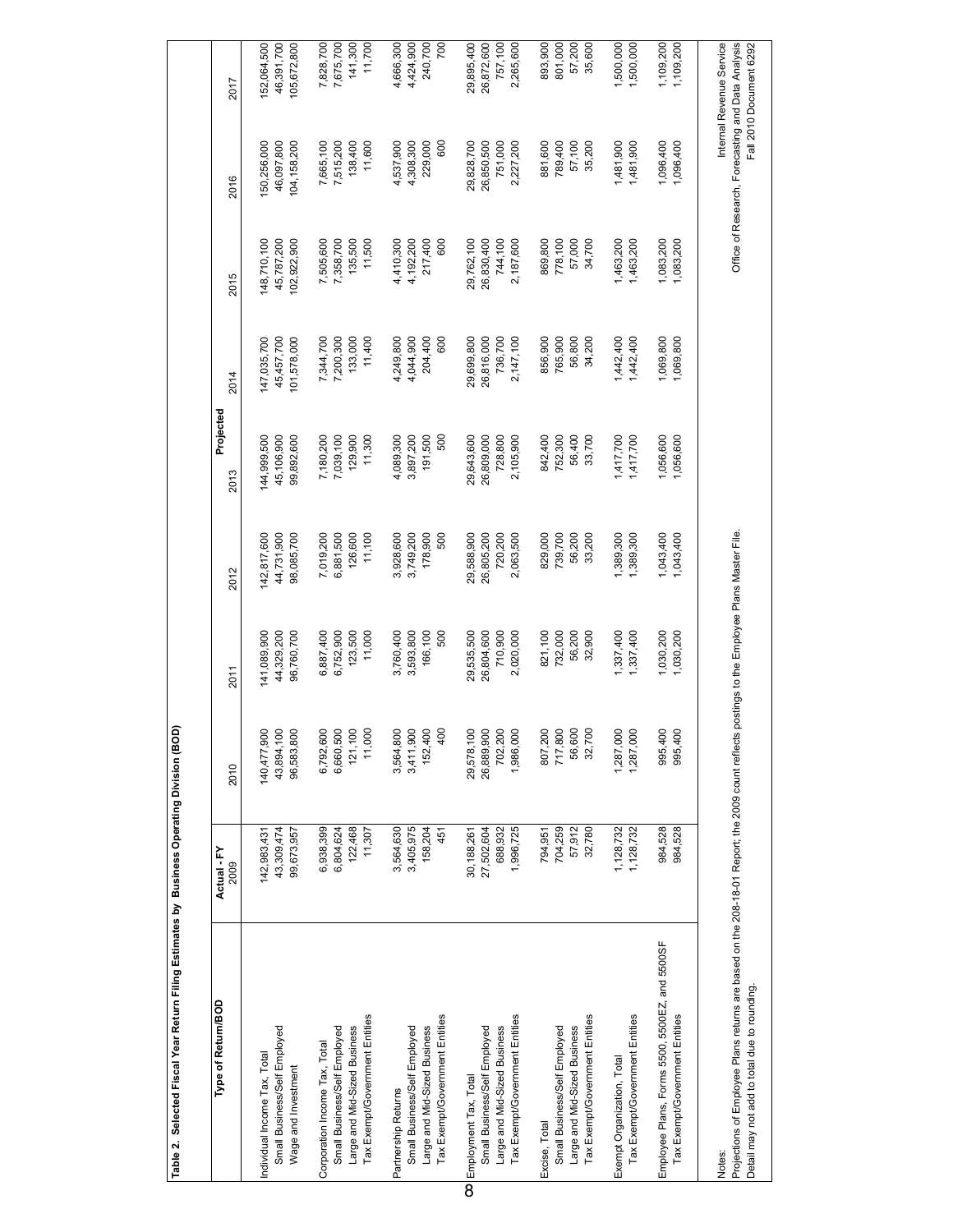#### **Table 3. Accuracy Measures for U.S. Forecasts of Major Return Categories Mean Absolute Percent Error (MAPE) and Number of Overprojections for the Four (4) Most Recent Projection Cycles**

|                                                                                 |                                                      |                          |                             | Projection Error on Forecasts for:                |                           |                                  |
|---------------------------------------------------------------------------------|------------------------------------------------------|--------------------------|-----------------------------|---------------------------------------------------|---------------------------|----------------------------------|
| Item                                                                            | <b>Calendar Year</b><br>2009 Actual *<br>(thousands) | 1 Year<br>Ahead<br>$N=4$ | 2 Years<br>Ahead<br>$N = 4$ | 3 Years<br>Ahead<br>$N=4$                         | 4 Years<br>Ahead<br>$N=4$ | 5 Years<br>Ahead<br>$N = 4$      |
|                                                                                 |                                                      |                          |                             |                                                   |                           |                                  |
| Grand Total - Selected Returns *<br><b>MAPE</b>                                 | 238,304                                              | 0.70%                    | 2.19%                       | 2.83%                                             | 3.11%                     | 4.11%                            |
| Number of Overprojections                                                       |                                                      | 1                        | $\overline{2}$              | $\overline{2}$                                    | 3                         | 3                                |
| <b>Grand Total - Paper</b>                                                      | 130,272                                              |                          |                             |                                                   |                           |                                  |
| <b>MAPE</b><br>Number of Overprojections                                        |                                                      | 3.53%<br>1               | 5.38%<br>$\mathbf{1}$       | 6.59%<br>2                                        | 6.52%<br>$\overline{2}$   | 8.09%<br>3                       |
|                                                                                 |                                                      |                          |                             |                                                   |                           |                                  |
| Grand Total - E-file/ Mag Tape<br><b>MAPE</b>                                   | 108,031                                              | 1.97%                    | 2.16%                       | 1.60%                                             | 0.84%                     | 5.57%                            |
| Number of Overprojections                                                       |                                                      | $\overline{2}$           | $\overline{2}$              | $\overline{2}$                                    | 3                         | 1                                |
| Total Primary - Selected Returns *                                              | 216,430                                              |                          |                             |                                                   |                           |                                  |
| <b>MAPE</b>                                                                     |                                                      | 1.17%                    | 2.10%                       | 2.41%                                             | 3.51%                     | 4.28%                            |
| Number of Overprojections                                                       |                                                      | 1                        | $\mathbf{1}$                | $\overline{2}$                                    | $\mathbf{1}$              | 2                                |
| <b>Primary Total - Paper</b>                                                    | 108,398                                              |                          |                             |                                                   |                           |                                  |
| <b>MAPE</b><br>Number of Overprojections                                        |                                                      | 2.56%<br>$\overline{2}$  | 5.05%<br>$\mathbf{1}$       | 5.58%<br>1                                        | 5.57%<br>$\overline{2}$   | 9.24%<br>3                       |
|                                                                                 |                                                      |                          |                             |                                                   |                           |                                  |
| Primary Total - E-file/ Mag Tape<br><b>MAPE</b>                                 | 108.031                                              | 1.24%                    | 2.72%                       | 3.65%                                             | 2.71%                     | 7.12%                            |
| Number of Overprojections                                                       |                                                      | $\overline{2}$           | $\overline{2}$              | $\overline{2}$                                    | $\overline{2}$            | $\mathbf{1}$                     |
| <b>Individual Total</b>                                                         | 143,526                                              |                          |                             |                                                   |                           |                                  |
| <b>MAPE</b><br>Number of Overprojections                                        |                                                      | 0.49%<br>$\mathbf{1}$    | 3.01%<br>$\mathbf{1}$       | 3.61%<br>1                                        | 3.87%<br>1                | 4.40%<br>$\overline{2}$          |
|                                                                                 |                                                      |                          |                             |                                                   |                           |                                  |
| Individual Total - Paper<br><b>MAPE</b>                                         | 47,223                                               | 1.43%                    | 7.07%                       | 6.99%                                             | 7.23%                     | 15.73%                           |
| Number of Overprojections                                                       |                                                      | $\mathbf{1}$             | $\mathbf{1}$                | $\overline{2}$                                    | 3                         | 3                                |
| Individual Total - E-file                                                       | 95,358                                               |                          |                             |                                                   |                           |                                  |
| MAPE                                                                            |                                                      | 1.12%                    | 2.45%                       | 2.63%                                             | 3.62%                     | 8.61%                            |
| Number of Overprojections                                                       |                                                      | $\mathbf{1}$             | $\overline{2}$              | $\mathbf{1}$                                      | 0                         | 0                                |
| <b>Individual Estimated Tax</b>                                                 | 26,031                                               |                          |                             |                                                   |                           |                                  |
| <b>MAPE</b><br>Number of Overprojections                                        |                                                      | 5.59%<br>3               | 9.68%<br>$\overline{2}$     | 9.51%<br>3                                        | 11.35%<br>4               | 20.22%<br>4                      |
|                                                                                 |                                                      |                          |                             |                                                   |                           |                                  |
| <b>Fiduciary Total</b><br><b>MAPE</b>                                           | 3,096                                                | 1.51%                    | 6.48%                       | 14.06%                                            | 18.73%                    | 21.17%                           |
| Number of Overprojections                                                       |                                                      | 4                        | $\overline{\mathbf{4}}$     | $\overline{\mathbf{4}}$                           | 4                         | 4                                |
| <b>Partnership Total</b>                                                        | 3.424                                                |                          |                             |                                                   |                           |                                  |
| <b>MAPE</b>                                                                     |                                                      | 1.44%                    | 4.04%                       | 5.53%                                             | 9.06%                     | 11.90%                           |
| Number of Overprojections                                                       |                                                      | $\overline{c}$           | 1                           | $\mathbf{1}$                                      | 0                         | 0                                |
| <b>Corporation Total</b>                                                        | 6,774                                                |                          |                             |                                                   |                           |                                  |
| <b>MAPE</b><br>Number of Overprojections                                        |                                                      | 1.65%<br>$\mathbf{1}$    | 2.53%<br>2                  | 1.06%<br>2                                        | 1.48%<br>1                | 3.69%<br>1                       |
|                                                                                 |                                                      |                          |                             |                                                   |                           |                                  |
| <b>Employment Total</b><br><b>MAPE</b>                                          | 29,781                                               | 3.00%                    | 2.90%                       | 3.73%                                             | 2.65%                     | 3.42%                            |
| Number of Overprojections                                                       |                                                      | 3                        | 3                           | 2                                                 | 2                         | 2                                |
| <b>Exempt Organization Total</b>                                                | 872                                                  |                          |                             |                                                   |                           |                                  |
| <b>MAPE</b>                                                                     |                                                      | 3.24%<br>$\overline{2}$  | 5.05%<br>3                  | 2.36%<br>$\overline{c}$                           | 4.70%<br>3                | 6.30%<br>$\overline{\mathbf{c}}$ |
| Number of Overprojections                                                       |                                                      |                          |                             |                                                   |                           |                                  |
| <b>Excise Total</b><br><b>MAPE</b>                                              | 773                                                  | 6.71%                    | 8.73%                       | 8.11%                                             | 4.07%                     | 5.93%                            |
| Number of Overprojections                                                       |                                                      | 3                        | $\overline{2}$              | $\mathbf{1}$                                      | 2                         | 3                                |
| Some actuals shown in this table differ from official counts reported elsewhere |                                                      |                          |                             |                                                   |                           | Internal Revenue Service         |
| because they exclude certain return series only recently projected and whose    |                                                      |                          |                             | Office of Research, Forecasting and Data Analysis |                           |                                  |
| accuracy can not yet be evaluated.                                              |                                                      |                          |                             |                                                   |                           | 2010                             |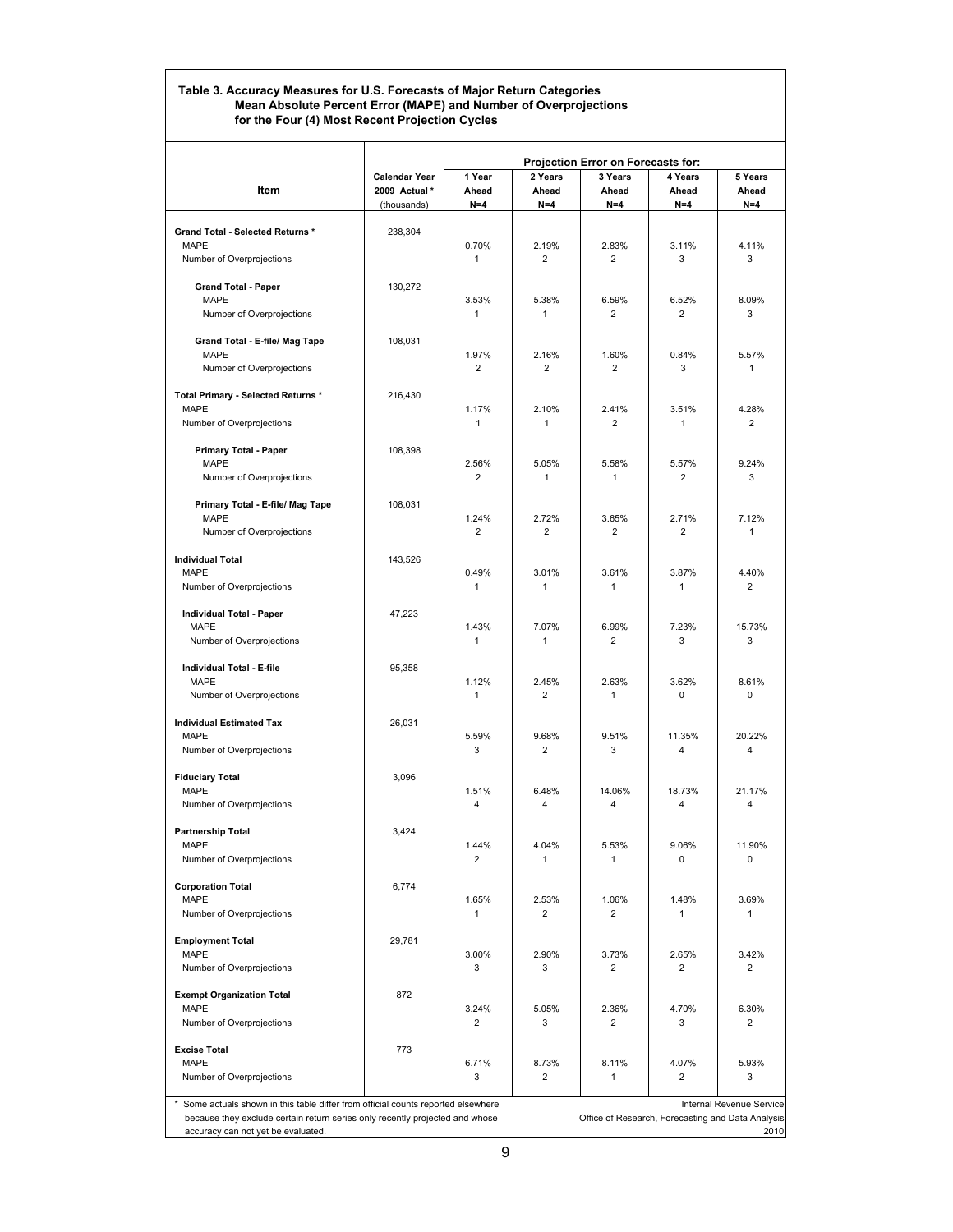## Table Notes

• Projected volumes are rounded to the nearest hundredth, therefore counts of 49 or fewer are rounded to zero. However, some forms can report zero filings because they are associated with only selected areas, or because their filing options were just established or recently eliminated.

• Actual and forecasted return counts for the major categories are based on IRS master file processing, as recorded in the electronic versions of the "Report of Returns Posted to the IRS Master Files."

Notes below are grouped by applicable table.

Table 1:

• "Grand Total" is the sum of "Total Primary Returns" and "Supplemental Documents." The "Total Primary Returns" category is the sum of all forms shown on the tables, excluding "Supplemental Documents."

• "Individual Income Tax, Total" is the sum of paper and electronic Forms 1040, 1040-A, 1040-EZ, 1040-NR, 1040-NR-EZ, 1040-PR 1040-SS and 1040-C.

• "Forms 1040, 1040-A, and 1040-EZ" is the sum of paper and electronic Forms 1040, 1040-A, and 1040-EZ.

• The "Forms 1040, 1040-A, and 1040-EZ" line item includes the additional Form1040 filings due primarily to the "Economic Stimulus Act of 2008."

• Various return categories, such as Form 1040-ES (Individual Estimated Tax) and other business and individual returns, include line items to account for alternative methods of tax filing. The "paper only" components can be derived by subtracting the electronic counts from their respective return totals.

• "Fiduciary, Form 1041" includes both paper and electronic Form 1041.

• "Fiduciary Estimated Tax, Form 1041-ES" is the Estimated Income Tax for Estate and Trust.

• "Partnership, Forms 1065/1065-B" includes both paper and electronic Forms 1065 and 1065-B.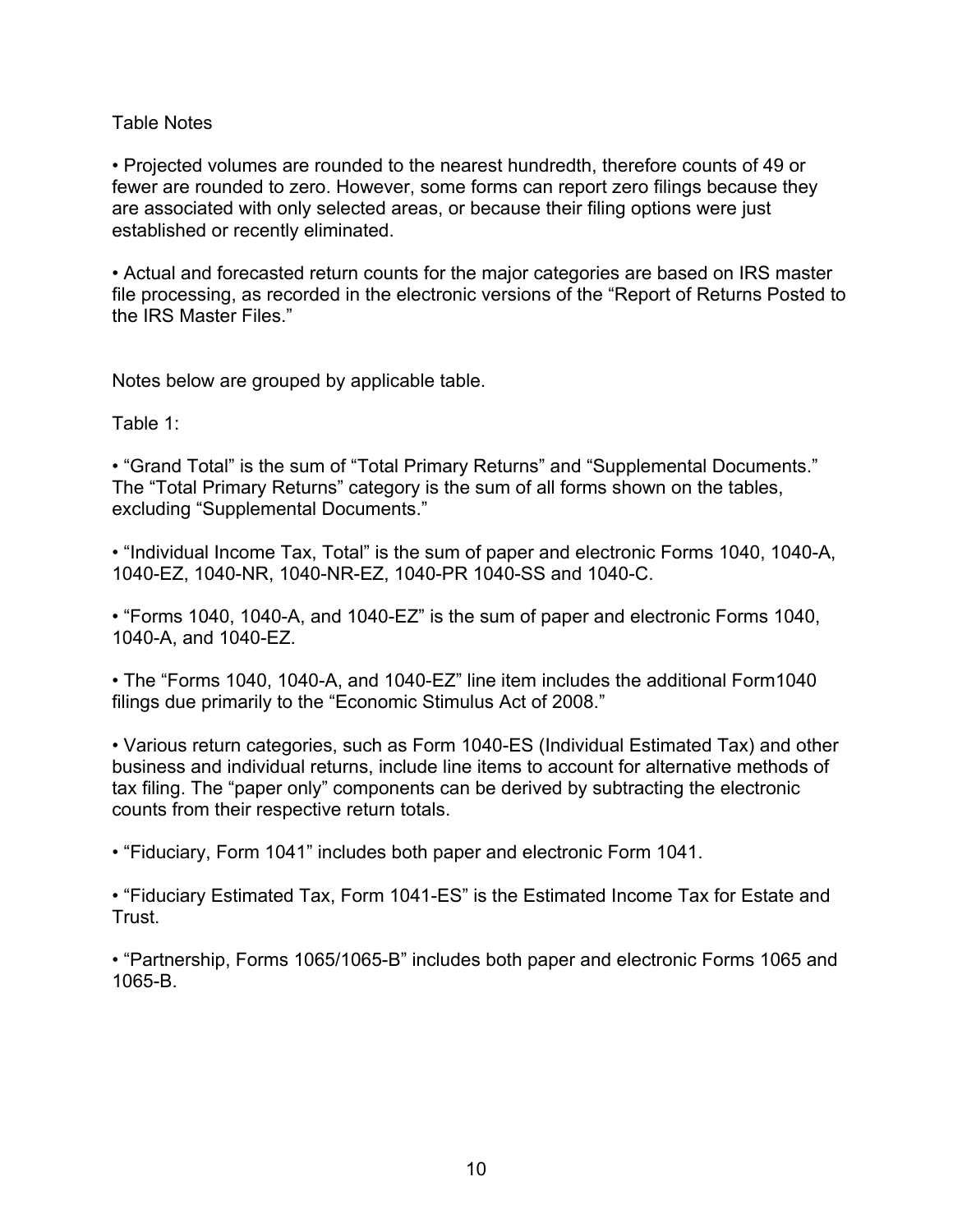• "Corporation Income Tax, Total" includes Forms 1120/1120-A (paper and electronic), 1120-F (paper and electronic), 1120-H, 1120-L, 1120-ND, 1120-PC, 1120-SF, 1120- FSC, 1120-REIT, 1120-RIC, and 1120-S (paper and electronic). As a result of the Foreign Sales Corporation (FSC) Repeal and Extraterritorial Income Act of 2000 which repeals provisions in the U.S. Internal Revenue Code relating to taxation of foreign sales corporations, the volume of Forms 1120-FSC is declining with no returns expected after 2008. Also, Form 1120-POL volumes are reported separately under the forms for "Political Organizations." Form 1120-IC-DISC is not included in these corporation projections.

• "Form 1120-C" is the U.S. Income Tax Return for Cooperative Associations. This form replaced Form 990-C starting from CY 2007.

• "Form 2553" is the Election (to file Form 1120-S) by a Small Business Corporation.

• "Form 1066" is the U.S. Real Estate Mortgage Investment Conduit (REMIC) Income Tax Return.

• "Estate" includes Forms 706, 706-NA, 706-GS(D), and 706-GS(T).

• "Gift, Form 709" is the United States Gift (and Generation-Skipping Transfer) Tax Return.

• "Employment Tax, Total" includes paper, magnetic tape and electronic Forms 940, 940- EZ, 940-PR, 941, 941-PR, 941-SS, 943, 943-PR, 943-SS, 944, 945 and CT-1. CT-2 is excluded since the return counts were only available on Non-Master File.

• "Form 1042" is the Annual Withholding Tax Return for U.S. Source Income of Foreign Persons. This form is assigned to the International area. It is sometimes considered an employment tax return, but listed separately here.

• "Exempt Organization, Total" includes Forms 990 (paper and electronic), 990-EZ (paper and electronic), 990-N (only available electronically starting from CY2008), 990- PF (paper and electronic), 990-T, 4720, and 5227.

• "Form 1041-A" is the U.S. Information Return Trust Accumulation of Charitable Amounts Return.

• "Government Entities /Bonds" includes Forms 8038, 8038B, 8038CP, 8038G, 8038GC, 8038T, 8038TC, and 8328.

• "Political Organizations" includes both paper and electronic Forms 1120-POL, 8871 and 8872.

• "Excise, Total" includes Forms 11-C, 730, paper and electronic Forms 720, and 2290.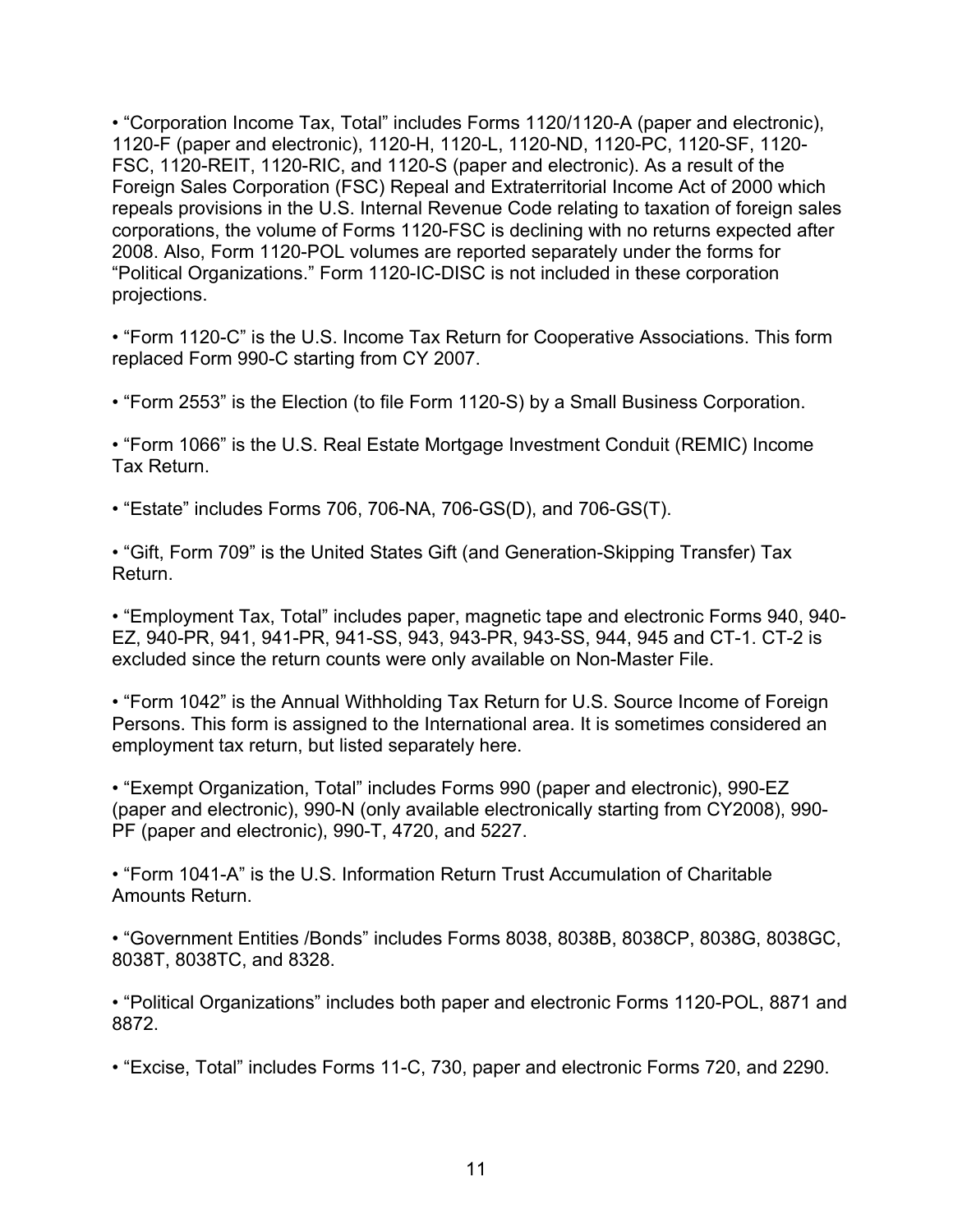• "Form 5330" is the Return of Excise Taxes Related to Employee Benefit Plans.

• "Form 5500-EZ" is the Annual Return for One-Participant (Owners and Their Spouses) Retirement Plans.

• "Form 8752" is the Required Payment or Refund Under Section 7519.

• "Supplemental Documents" consist mainly of applications for extensions of time to file and amended tax returns, which include Forms 1040X, 4868 (both paper and electronic), 1120X, 5558, 7004 (both paper and electronic), and 8868 (both paper and electronic).

Table 2:

Individual filers classified as "Small Business/Self Employed" reflect those taxpayers filing a Form 1040 return with a Schedule C, Schedule F, Schedule E and/or Form 2106 attached, or with mailing addresses or forms considered "International". All other individual filers are classified as "Wage and Investment."

In general, corporation filers (Form 1120 series returns including Form 1120S) and partnership filers are classified as "Large and Mid-Sized Business" if their reported total assets are \$10 million or more. Corporation and partnership returns with assets below \$10 million are generally classified as "Small Business/Self Employed." However, there are also some partnership and corporation returns classified as part of the "Tax Exempt/Government Entities" operating division.

Non-profit organizations, pension plan filers, tribal authorities, and governmental units comprise the "Tax Exempt/Government Entities" classification.

 "Employee Plans" returns include paper and electronic Forms 5500, 5500EZ and 5500SF (starting from CY2010). Counts by operating division in this table are based primarily upon the IRS master file "BOD indicator." This indicator is a single, point-intime, taxpayer level identifier (in contrast to a return-by-return identifier).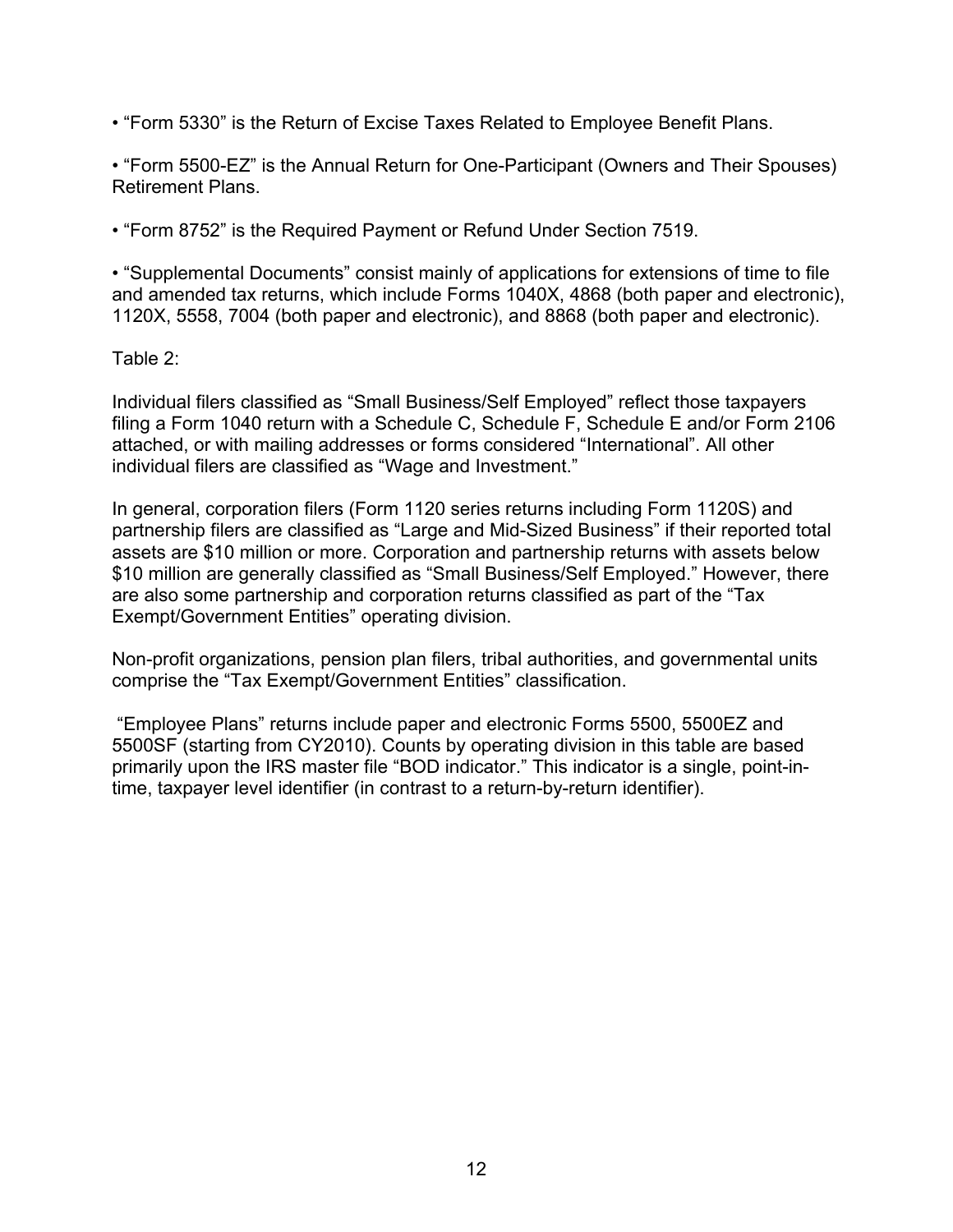## **Other Projection Documents**

| Title                                                                                                                                | <b>IRS</b><br>Document<br><b>Number</b> | <b>Typical</b><br><b>Updates</b> |
|--------------------------------------------------------------------------------------------------------------------------------------|-----------------------------------------|----------------------------------|
| <b>Calendar Year Return Projections for the</b><br><b>United States and IRS Campuses</b>                                             | 6186                                    | Fall                             |
| <b>Calendar Year Projections of Individual Returns</b><br>by Major Processing Categories                                             | 6187                                    | Spring<br>Fall                   |
| <b>Calendar Year Projections of Information and</b><br><b>Withholding Documents for the United States</b><br><b>And IRS Campuses</b> | 6961                                    | Summer                           |
| <b>Calendar Year Return Projections by State</b>                                                                                     | 6149                                    | Winter                           |

These documents are available electronically as noted inside the front cover. These documents may also be requested

(1) by phone at (202) 874-0831,

(2) by fax at (202) 874-0660, or

(3) by writing to the following address

**Internal Revenue Service Office of Research RAS:R Attn: Chief, Forecasting and Data Analysis 1111 Constitution Avenue, NW, NCA-7111 Washington, DC 20224**